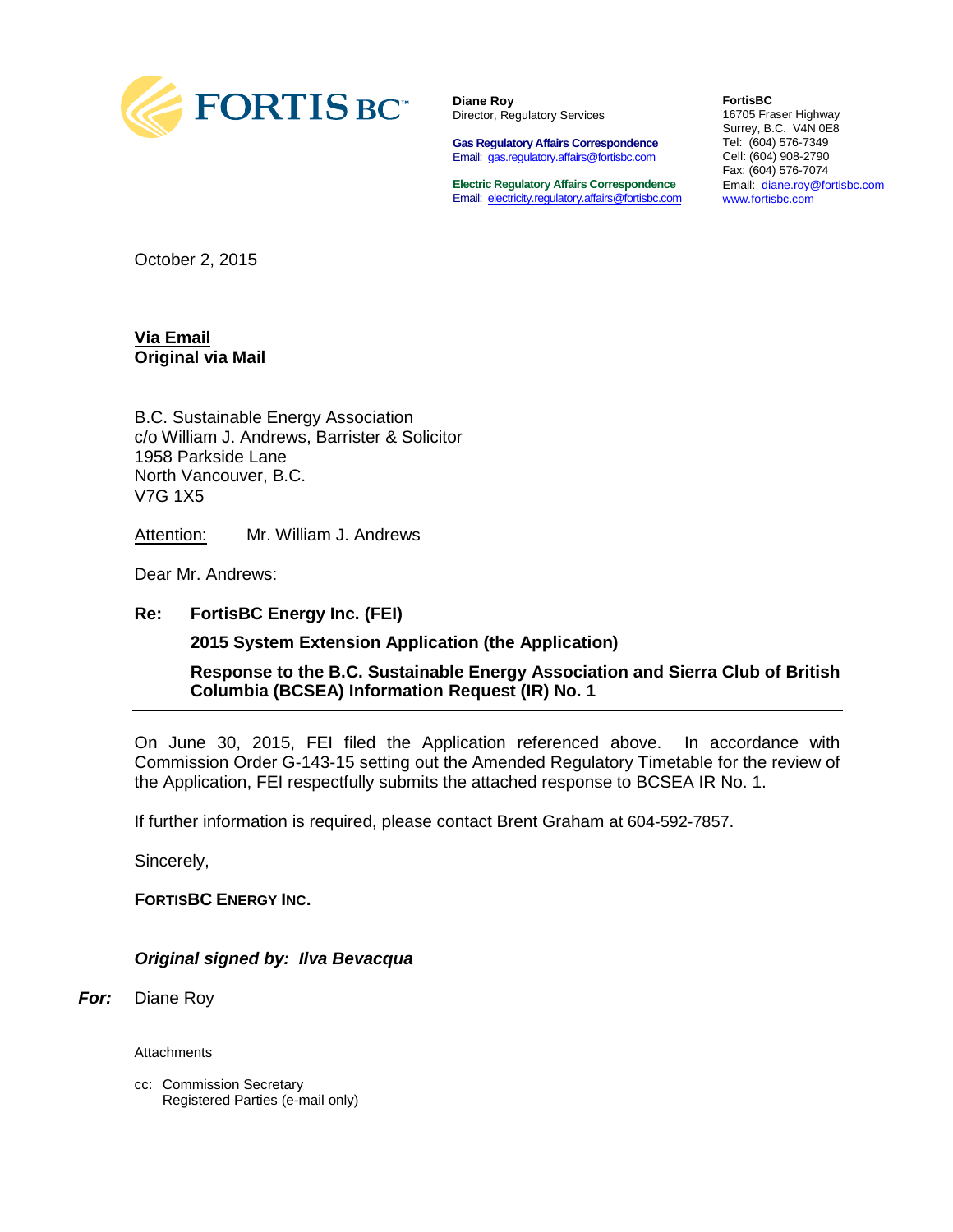

| FortisBC Energy Inc. (FEI or the Company)                                                                                     | <b>Submission Date:</b> |
|-------------------------------------------------------------------------------------------------------------------------------|-------------------------|
| 2015 System Extension Application (the Application)                                                                           | October 2, 2015         |
| Response to B.C. Sustainable Energy Association and Sierra Club of British Columbia<br>(BCSEA) Information Request (IR) No. 1 | Page 1                  |

### **1.0 Topic: Economic Test**

#### **Reference: Exhibit B-1, p.7**

 "The Company proposed that a customer contribution would be required for an individual main extension if the benefit-to-cost ratio was below 0.6, but in aggregate, the Company proposed that the benefit-to-cost ratio for all main extensions undertaken for any given year are to be greater than or equal to 1.0. The rationale for this was that if the aggregate of all main extensions in a particular year produced a benefit to-cost ratio of 1.0 or more, existing customers would not be negatively impacted from a financial standpoint by the construction of the planned main extensions.

- The proposal set out in the 1993 Rate Design Application formed the basis for the MX 11 Test that still applies today." [underline added]
- 12 1.1 Is the objective of the system extension test that existing customers would not be negatively impacted from a financial standpoint by the construction of the planned main extensions?
- 

#### **Response:**

This response also addresses BCSEA IRs 1.1.1.1, 1.1.1.2, and 1.1.2.

 The purpose of the MX Test has been, and continues to be, to ensure the needs of new customers are balanced with the needs of existing customers. That is, new customers should not be unduly burdened with attachment costs and existing customers are not exposed to undue costs from the attachment of the new customers. 

 The MX test is a practical and point in time tool for the Company to determine whether a contribution in aid of construction is needed from a potential customer before the Company makes an investment to build the main extension. In this sense, the MX test helps to ensure that a new customer is making an appropriate contribution to the system while the Company and its ratepayers (existing customers) are not overly burdened.

 However, the true financial impact of a main can be only assessed at or near the end of the useful life of the main. Recognizing the impracticality of this, FEI proposed the periodic Rate Impact analysis, which can provide a periodic analysis of the rate (financial) impacts on existing customers of main extensions in aggregate for the time frame reviewed.

| 32<br>33 |                                                                               |
|----------|-------------------------------------------------------------------------------|
| 34       |                                                                               |
| 35       | 1.1.1 If so, does FEI propose in the present Application that this remain the |
| 36       | objective of the system extension test?                                       |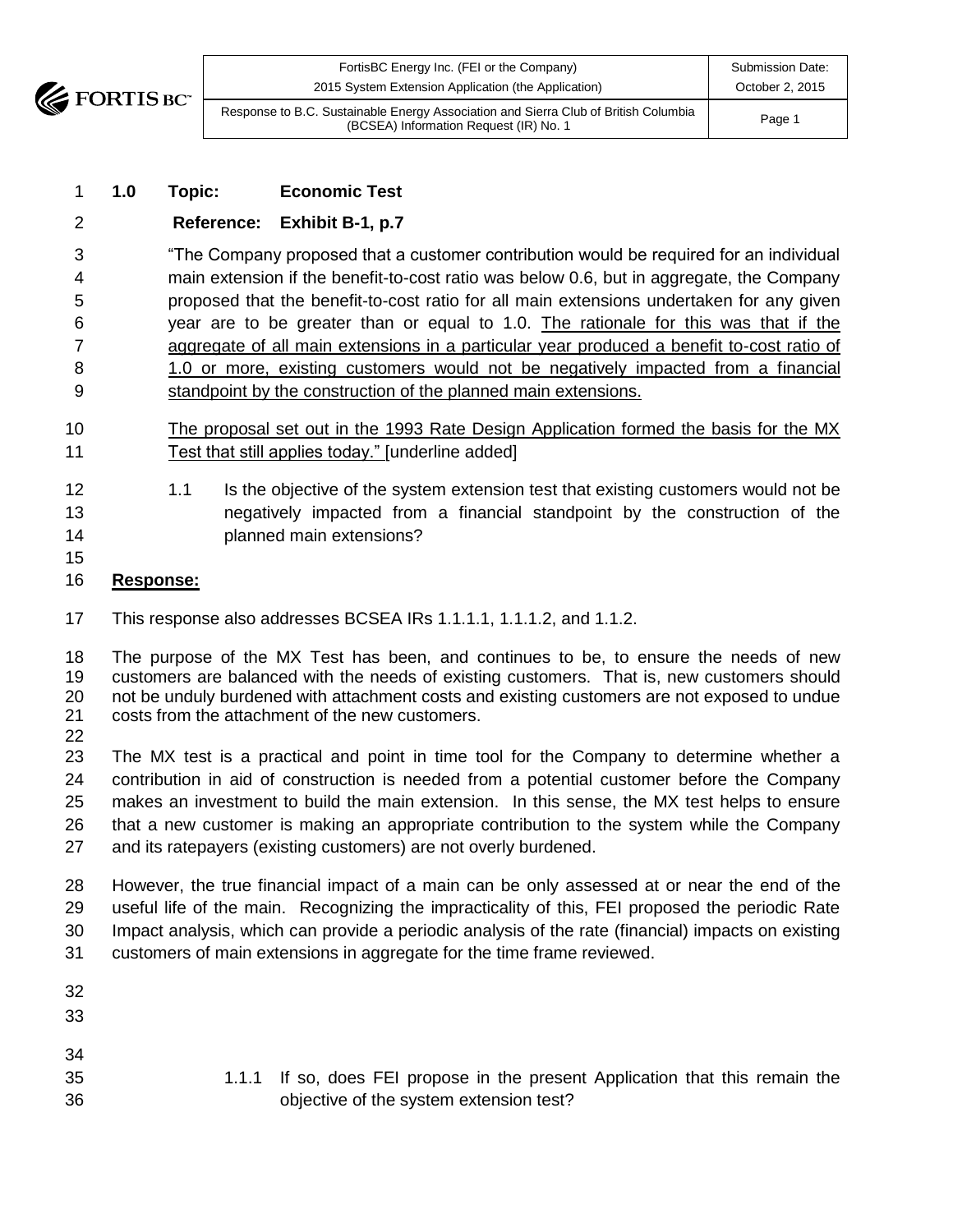

| $3C^*$ | FortisBC Energy Inc. (FEI or the Company)<br>2015 System Extension Application (the Application)                              | Submission Date:<br>October 2, 2015 |
|--------|-------------------------------------------------------------------------------------------------------------------------------|-------------------------------------|
|        | Response to B.C. Sustainable Energy Association and Sierra Club of British Columbia<br>(BCSEA) Information Request (IR) No. 1 | Page 2                              |

| 1<br>$\overline{2}$              | Response:                                                                                                                                                                                                                                                            |
|----------------------------------|----------------------------------------------------------------------------------------------------------------------------------------------------------------------------------------------------------------------------------------------------------------------|
| 3                                | Please refer to the response to BCSEA IR 1.1.1.                                                                                                                                                                                                                      |
| $\overline{4}$<br>5              |                                                                                                                                                                                                                                                                      |
| 6<br>$\overline{7}$<br>8<br>9    | 1.1.2<br>If not, please explain.<br>Response:                                                                                                                                                                                                                        |
| 10                               | Please refer to the response to BCSEA IR 1.1.1.                                                                                                                                                                                                                      |
| 11<br>12                         |                                                                                                                                                                                                                                                                      |
| 13<br>14<br>15<br>16<br>17<br>18 | 1.2<br>Can the system extension test be described as the "means to an end" where the<br>"end" is that existing customers are (present tense) not negatively impacted from<br>a financial standpoint by the construction of the planned main extensions?<br>Response: |
| 19                               | Please refer to the response to BCSEA IR 1.1.1.                                                                                                                                                                                                                      |
| 20                               |                                                                                                                                                                                                                                                                      |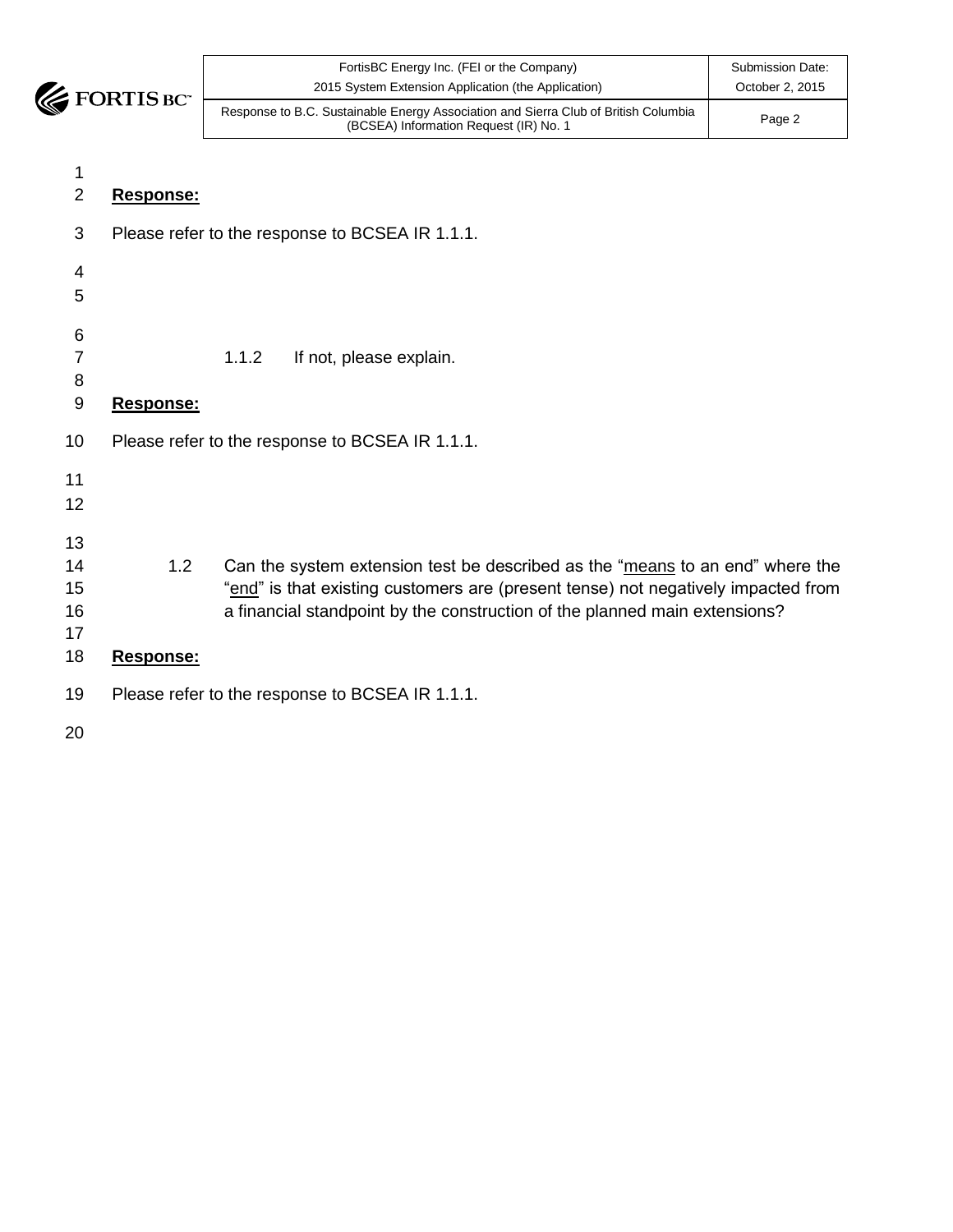

| FortisBC Energy Inc. (FEI or the Company)<br>2015 System Extension Application (the Application)                              | Submission Date:<br>October 2, 2015 |
|-------------------------------------------------------------------------------------------------------------------------------|-------------------------------------|
| Response to B.C. Sustainable Energy Association and Sierra Club of British Columbia<br>(BCSEA) Information Request (IR) No. 1 | Page 3                              |

### **2.0 Topic: Prudency Review**

# **Reference: Exhibit B-1, 1996 Utility System Extension Test Guidelines; Exhibit A-3, BCUC IR 13.5**

 Item 4 of the 1996 Utility System Extension Test Guidelines states in part that "The Commission will rely on prudency reviews to examine the accuracy of system extension estimates."

 2.1 Has FEI (including its corporate predecessors) ever been the subject of a prudency review involving system extension estimates? If so, please summarize the proceeding(s) and outcome.

## **Response:**

 The Company has not been the subject of a prudency review process with respect to its decisions to build main extensions under the MX Test. In the Company's 2012-2013 Revenue Requirements and Rates proceeding, whether the Company has made prudent investments in the Shawnigan Lake Road and West Coast Road main extensions installed in 2009 were questioned. The Commission eventually made no determination as to the prudency of the Shawnigan Lake Road and West Coast Road main extensions given only a short time period had passed since the installation of the mains (see Commission Decision accompanying Order G-44-12, at page 89).

 FEI also notes that in FEVI's 2003 Actual Revenue Surplus, Forecast 2005 Royalty Adjust Cost of Gas, Amortization of the Gas Cost Variance Account Balance and 2005 Customer Rates proceeding, the Commission directed the Company by Order G-113-04 to remove \$78,500 from the project costs of the Sooke main extension that was filed as a CPCN application and approved by Order C-15-02.

- 
- 
- 
- 2.2 Is it FEI's view that a prudency review to examine the accuracy of system extension estimates, as contemplated in item 4 of the Guidelines, would focus on the accuracy of the estimates at the time they were made, i.e., based on the information that was or ought to have been considered at that time, as distinct from focusing on the extent to which in hindsight the objective of the system extension test had been met?
- 

#### **Response:**

 Yes. Prudency is and should be assessed without the benefit of hindsight. Please refer to the responses to BCUC IR 1.13.5 and CEC IR 1.3.1.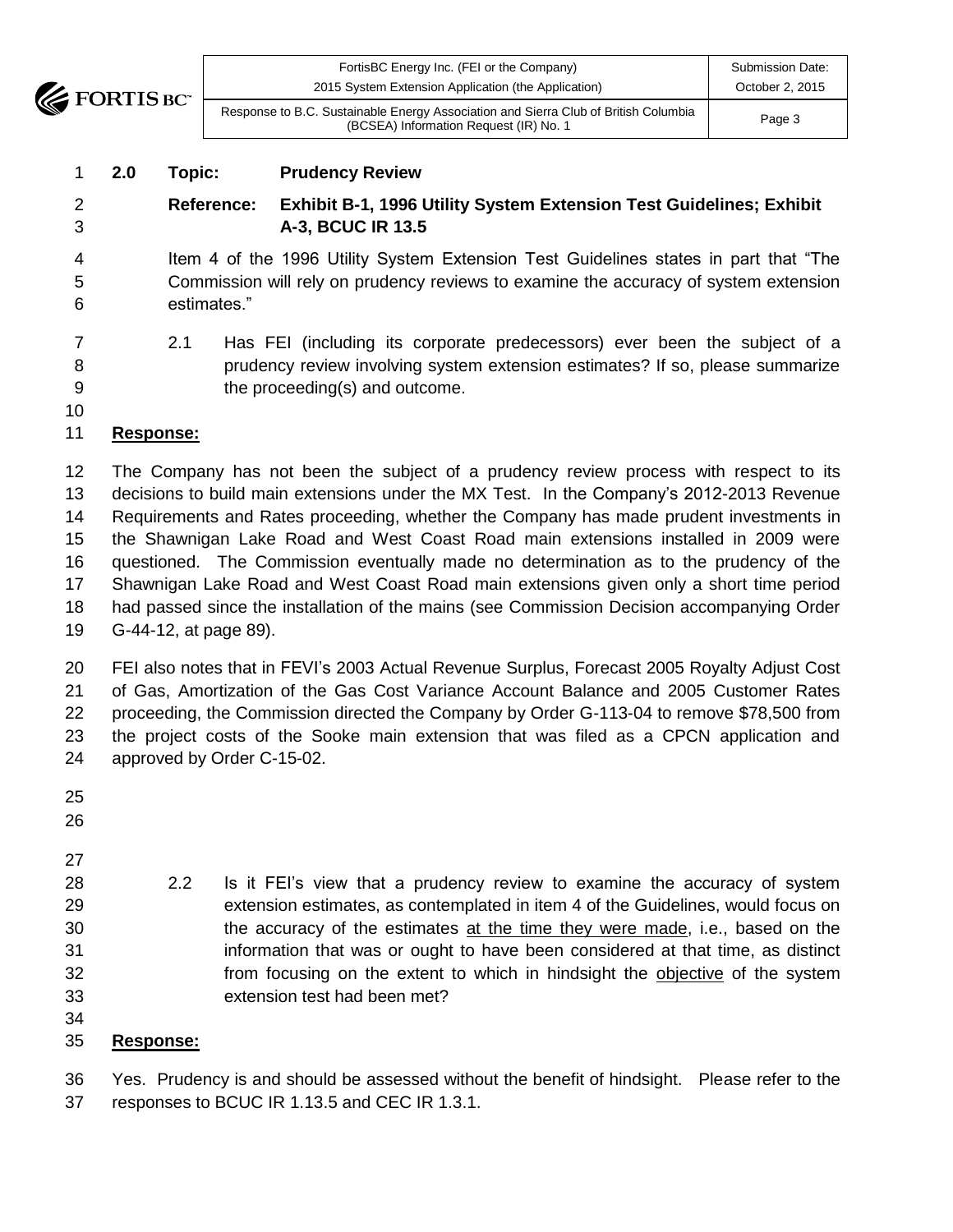

| $\blacksquare$<br>U | FortisBC Energy Inc. (FEI or the Company)<br>2015 System Extension Application (the Application)                              | Submission Date:<br>October 2, 2015 |
|---------------------|-------------------------------------------------------------------------------------------------------------------------------|-------------------------------------|
|                     | Response to B.C. Sustainable Energy Association and Sierra Club of British Columbia<br>(BCSEA) Information Request (IR) No. 1 | Page 4                              |

1 2 3 4 2.3 In FEI's view, would a presumption of prudency apply during a prudency review 5 as contemplated in item 4 of the Guidelines? 6 7 **Response:**

8 Yes. Please refer to the responses to BCUC IR 1.13.5 and CEC IR 1.3.1.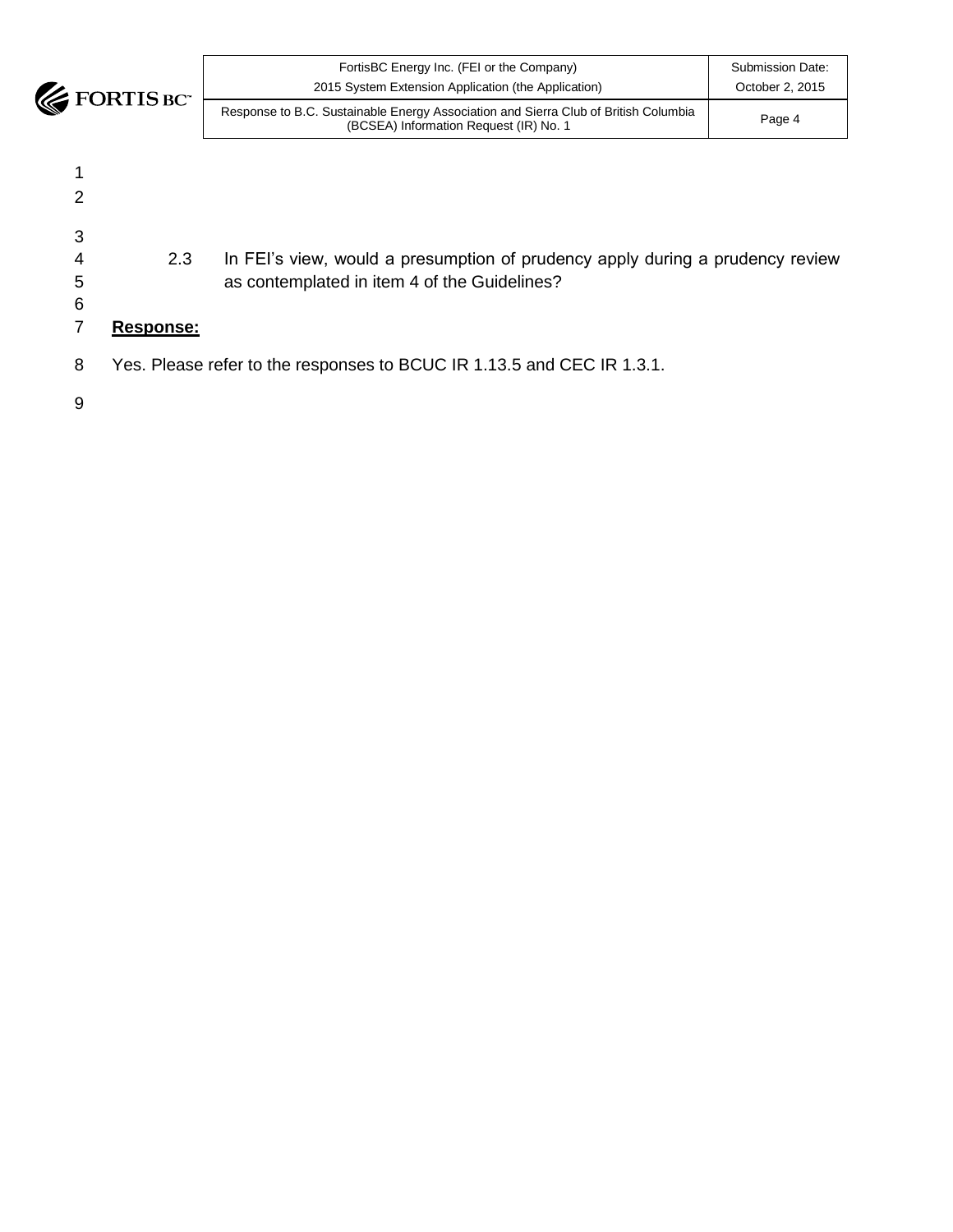

| <b>THE</b> | FortisBC Energy Inc. (FEI or the Company)<br>2015 System Extension Application (the Application)                              | Submission Date:<br>October 2, 2015 |
|------------|-------------------------------------------------------------------------------------------------------------------------------|-------------------------------------|
|            | Response to B.C. Sustainable Energy Association and Sierra Club of British Columbia<br>(BCSEA) Information Request (IR) No. 1 | Page 5                              |

#### **3.0 Topic: Social Perspective**

### **Reference: Exhibit B-1**

- "5. The Commission recommends that the costs and benefits to be considered in the analysis of proposed system extensions include pre-construction estimates of the following:...
- f) a reasonable consideration of externalities (for the social perspective evaluation).
- 3.1 In the current Application, by what mechanisms does FEI propose that the social perspective evaluation be included in the system extension policies and tests?

#### **Response:**

 Item 5 of the Guidelines referenced above outlines the recommended pre-construction estimates to be considered in the analysis of proposed system extensions. Guideline 5(f) as noted in the preamble recommends a reasonable consideration of externalities (for the social perspective evaluation). In section 5.2 of the Guidelines, the Commission notes:

- As noted in the Phase II Decision, which preceded this Decision, the Commission believes that a reasonable consideration of externalities is limited to externality 17 considerations that have the potential, in the judgment of the Commission, to eventually emerge as unavoidable regulatory costs for the Utilities and their customers. [Emphasis added.]
- The Company's view of what constitute 'externalities' and how they should be considered is consistent with that described by the Commission above. Currently there are no externalities that have been identified by the Company or judged by the Commission to have the potential "to eventually emerge as unavoidable regulatory costs for the utilities and their customers." Thus, such externalities are not considered in the Company's Application.
- With respect to the social perspective as described in section 2 of the Guidelines, please refer to the response to CEC IR 1.2.2.

 To inform the review of the Company's MX test, FEI conducted a series of workshops for interested stakeholders seeking access to natural gas to gain an understanding of the barriers to connection that existed. This led to the development of Guiding Principles, which captured the considerations of social benefits and informed the Company's system extension and MX test review.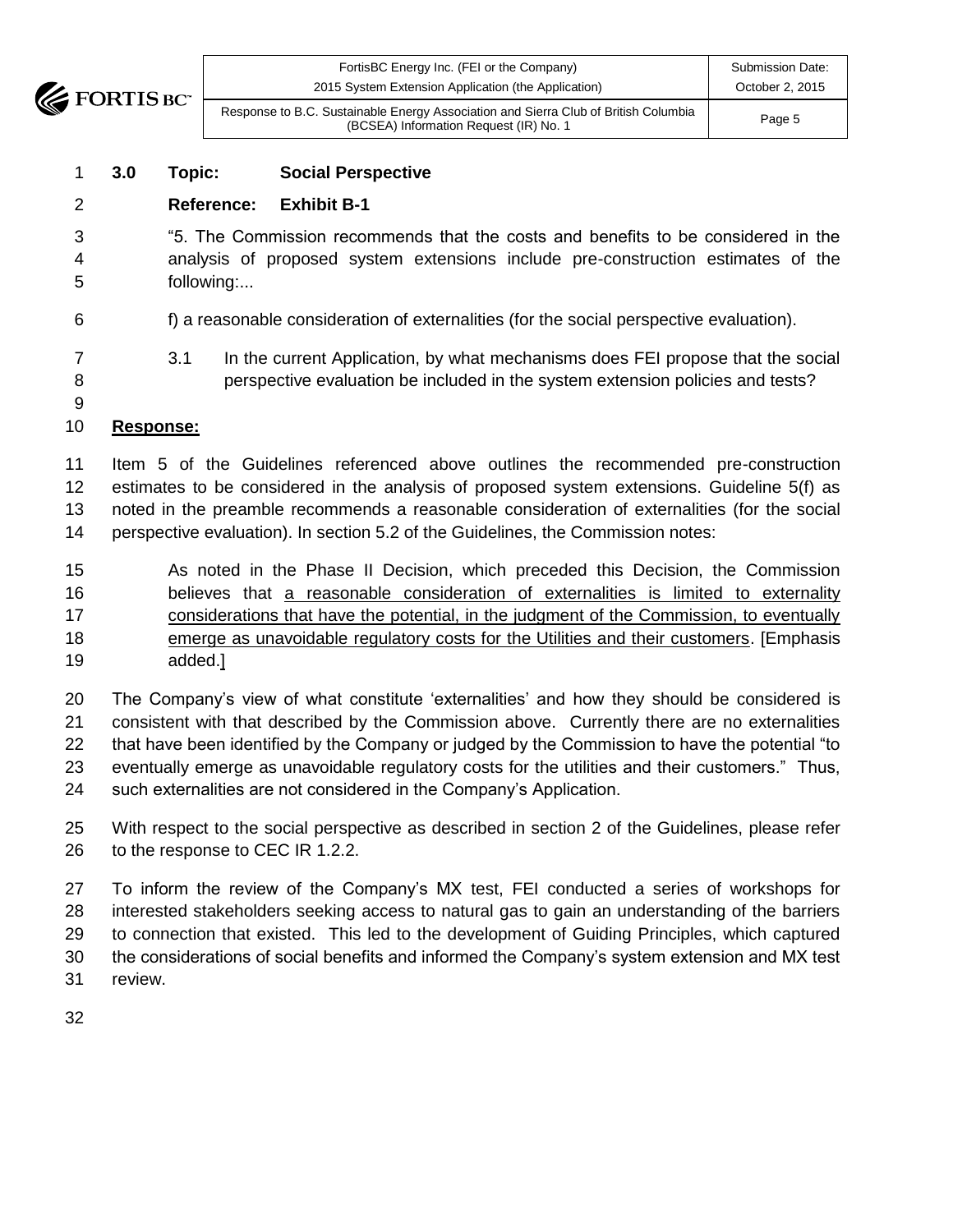

| TM. | FortisBC Energy Inc. (FEI or the Company)<br>2015 System Extension Application (the Application)                              | Submission Date:<br>October 2, 2015 |
|-----|-------------------------------------------------------------------------------------------------------------------------------|-------------------------------------|
|     | Response to B.C. Sustainable Energy Association and Sierra Club of British Columbia<br>(BCSEA) Information Request (IR) No. 1 | Page 6                              |

## **4.0 Topic: Social Costs of Less Efficient Energy Use**

### **Reference: Exhibit B-1**

 "6. The Commission recommends that Utility connection charges move toward recovery of the full costs of the service connection up to but not including the meter, and include incremental costs such as applicable system improvement costs. In addition, the Commission recommends that the Utilities come forward with options for connection fees that send an appropriate signal about the net social costs of less efficient energy 8 use." [underline added]

 4.1 In the current Application, by what mechanisms does FEI propose to send an appropriate signal about the net social costs of less efficient energy use?

#### **Response:**

 The Company believes that promoting efficient energy use is best dealt with by the Company's EEC/DSM programs, which are much more developed than they were in 2007. Thus, the Company did not propose a mechanism specifically taking into account the net social costs of less efficient energy use in this Application. However, as explained in the Application (at page 59), as customers live in more energy efficient buildings and use more energy efficient appliances, their use per customer is declining. The declining values are reflected in the REUS values used in the MX Test.

 Please refer to the response to BCUC IR 1.31.1 for a description of the Company's DSM programs that incentivize the efficient use of natural gas.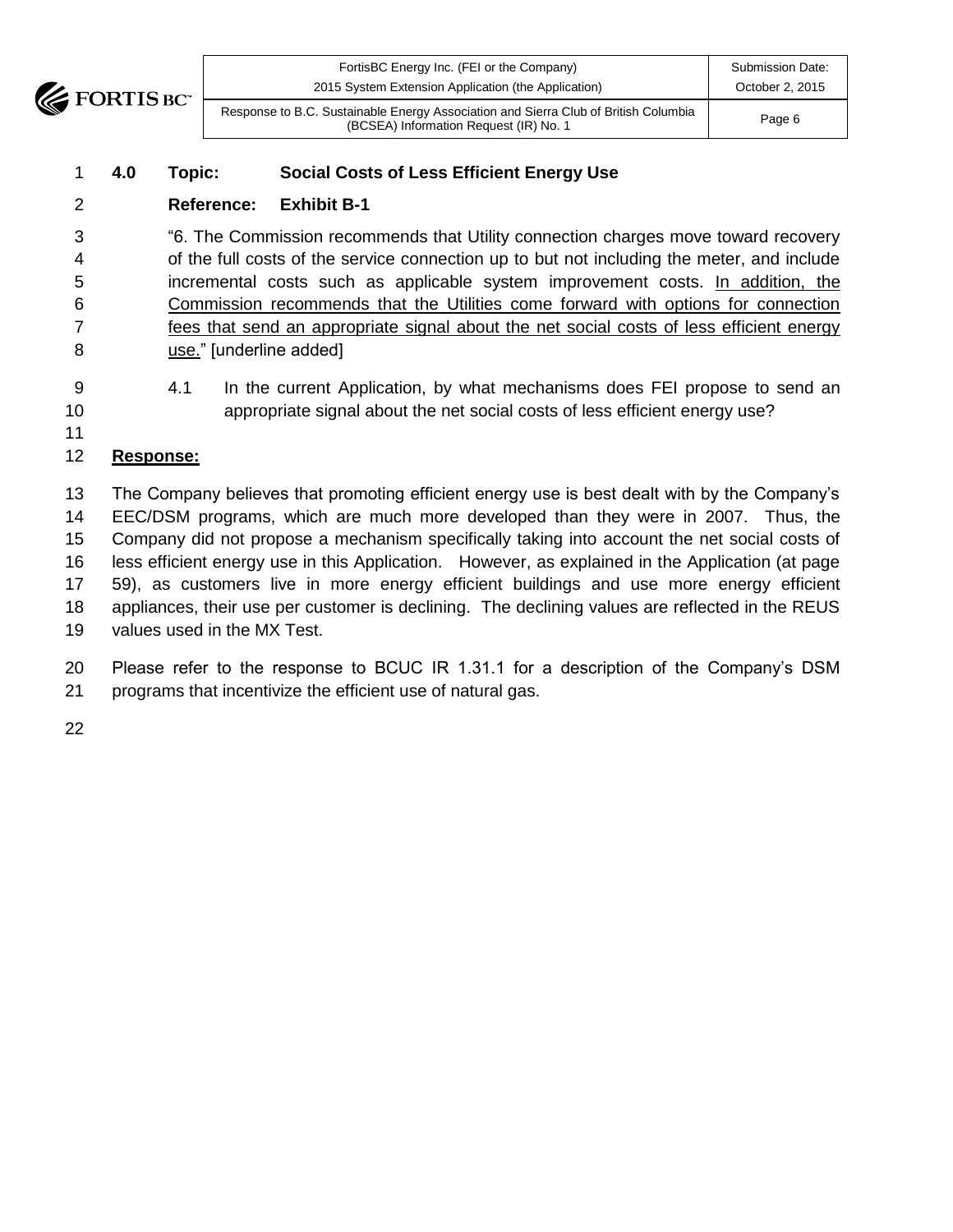

| $\mathbf{C}^*$ | FortisBC Energy Inc. (FEI or the Company)<br>2015 System Extension Application (the Application)                              | Submission Date:<br>October 2, 2015 |
|----------------|-------------------------------------------------------------------------------------------------------------------------------|-------------------------------------|
|                | Response to B.C. Sustainable Energy Association and Sierra Club of British Columbia<br>(BCSEA) Information Request (IR) No. 1 | Page 7                              |

### **5.0 Topic: Consideration of Social or Environmental Impacts**

## **Reference: Exhibit B-1, 1996 System Extension Guidelines**

 "10. If a community application for a system extension is close to break-even with respect to the financial cost test, the utility may be required to justify the extension with a preliminary comparative analysis of all feasible alternatives for meeting the community's energy service needs. This analysis would include recognition of significant social or environmental impacts associated with each alternative. The utility can either file this information voluntarily with its annual statement or expect to file it as part of a CPCN application, should a CPCN be required for the project."

- 
- 
- 
- 5.1 Has FEI ever used the mechanism set out in item 10 of the System Extension Guidelines? If so, please summarize the instances and the outcomes.
- 

## **Response:**

 The system extension requests that the Company generally receives are for main extensions to connect individual customers (residential/customer/industrial), or are from builder/developers seeking to construct multifamily dwellings or condominiums. Section 7.1 of the Guidelines indicates that guideline 10 referenced above is intended for main extensions for an entire 19 community that is not connected to the electric power or gas grid<sup>1</sup>. To date, the Company has not received an application for a system extension from such a community. Therefore, the Company has not used the mechanism set out in item 10 of the Guidelines.

 Please refer to the response to CEC IR 1.31.1 for a discussion of the reasons why FEI believes that having a supportive government policy is critical to the successful development of a program to serve off system communities that are not currently connected to the electric power or gas grid.

 <sup>1</sup> BCUC Utility System Extension Guidelines, Section 7.1, p. 28-29.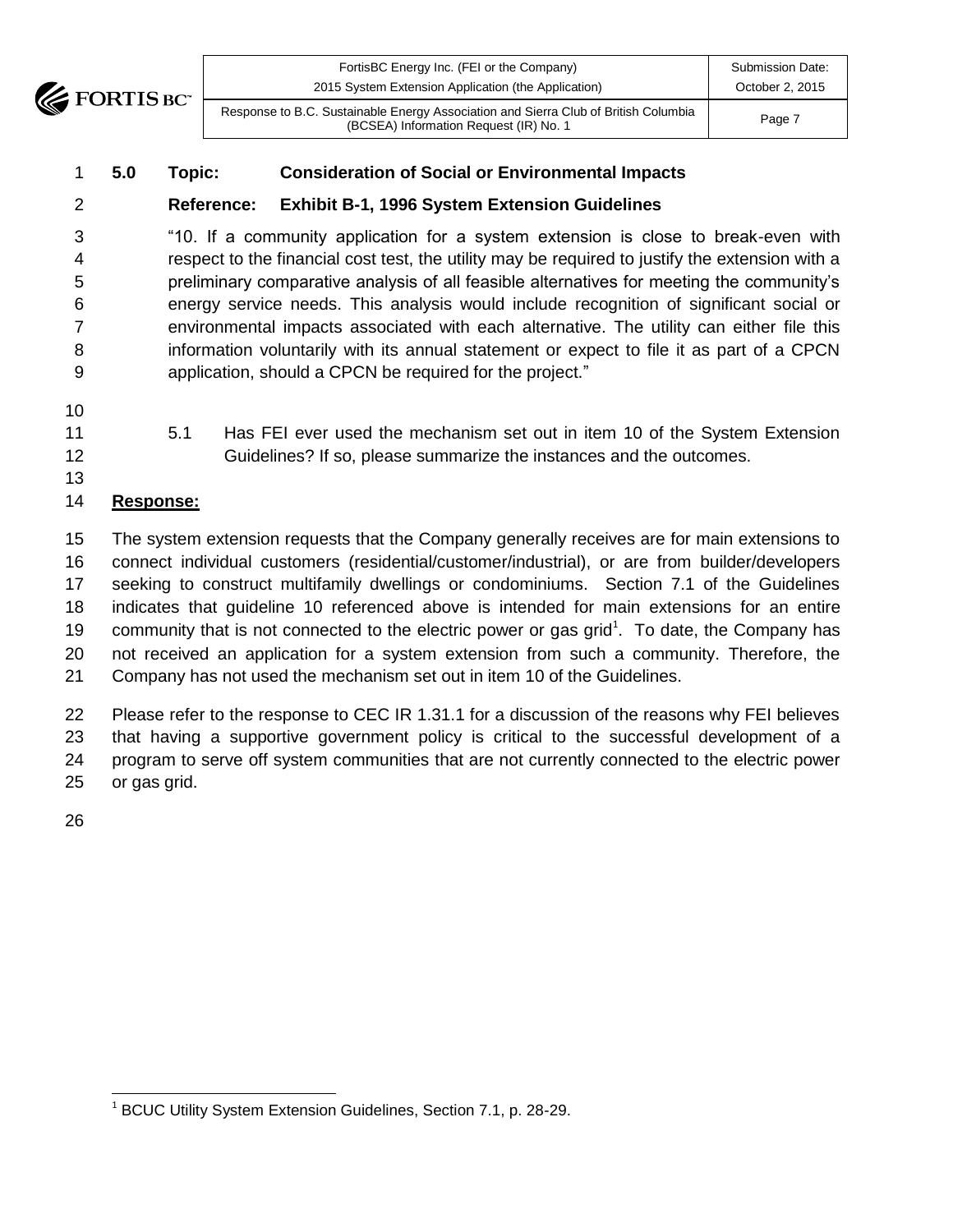

| <b>TIM</b> | FortisBC Energy Inc. (FEI or the Company)                                                                                     | <b>Submission Date:</b> |
|------------|-------------------------------------------------------------------------------------------------------------------------------|-------------------------|
|            | 2015 System Extension Application (the Application)                                                                           | October 2, 2015         |
|            | Response to B.C. Sustainable Energy Association and Sierra Club of British Columbia<br>(BCSEA) Information Request (IR) No. 1 | Page 8                  |

#### **6.0 Topic: Service Line Cost Allowance**

#### **Reference: Exhibit B-1, p.11**

 "In 1996, the Company filed a rate design application (the 1996 Rate Design Application), in which the Company sought approval of a SLCA to serve new residential 5 and small commercial customers connecting to existing mains (referred to as 'infill' customers). While the MX Test can be used to determine if any contribution is required from customers wishing to connect to new mains, the SLCA was intended to determine if any contribution is required from infill customers wishing to connect services from existing mains (i.e. where only a service line is required), where the application of a comprehensive MX Test is administratively impractical." [underline added]

- 6.1 To clarify, please confirm, or otherwise explain, that the phrase "system extension" applies to both Service Line Cost Allowance (SLCA) for "customers connecting to existing mains (referred to as 'infill' customers)" and Main Extension (MX) Test for "customers wishing to connect to new mains."
- 

#### **Response:**

 Confirmed. The phrase "system extension" generally includes both the SLCA for infill customers and the MX Test for customers wishing to connect to new mains.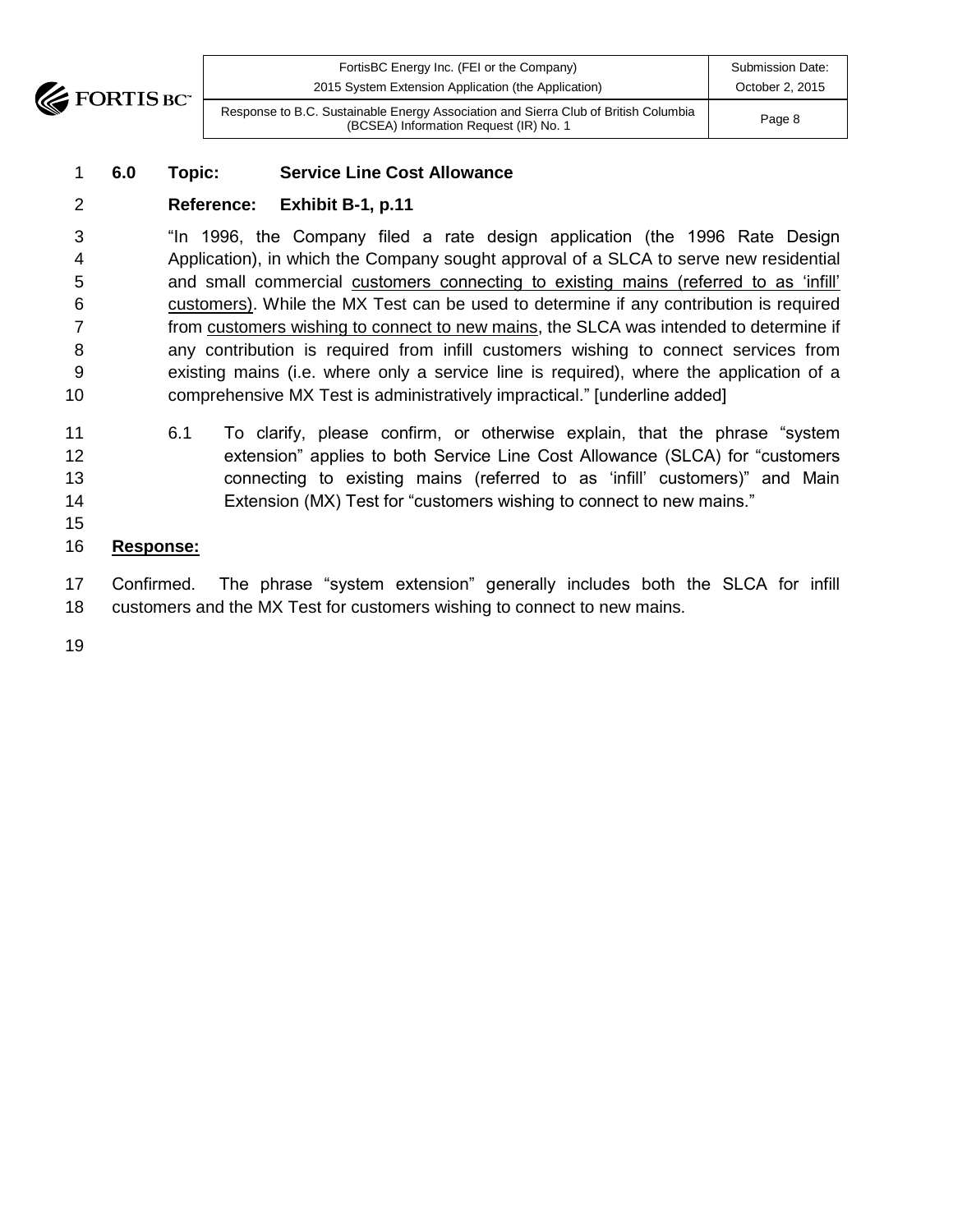**EXECUTE FORTIS BC** 

| <b>TM</b> | FortisBC Energy Inc. (FEI or the Company)<br>2015 System Extension Application (the Application)                              | Submission Date:<br>October 2, 2015 |
|-----------|-------------------------------------------------------------------------------------------------------------------------------|-------------------------------------|
|           | Response to B.C. Sustainable Energy Association and Sierra Club of British Columbia<br>(BCSEA) Information Request (IR) No. 1 | Page 9                              |

### **7.0 Topic: Clarification**

# **Reference: Exhibit B-1, s.2.1.4 BC Gas 1996 Application to Revise its System Extension Test & 26 Commission Letter L-46-96, p.11**

 "In response to Commission Order G-80-96 regarding the Generic Review of Utility System Extension Tests, the Company filed its revised System Extension Test Submission on August 30, 1996, which was filed concurrently with the 1996 Rate Design Application. The Company proposed to continue the use of its MX Test as approved by Commission Order G-101-93, but modified the Test in response to the Phase II Reconsideration Decision. Main proposed changes to the Test included: ...

- 
- 10 The use of the SLCA amount in the MX Test to cap the cost of expected **Service lines.**" [underline added]
- 7.1 Please explain what is meant by "The use of the SLCA amount in the MX Test to cap the cost of expected service lines."
- 

## **Response:**

 For clarification, the SLCA amount is not used as an input for the MX Test. Rather, the use of the SLCA amount is to cap the cost *to the Company* for the connection of a service line to an existing main. Should a service line installation cost more than the SLCA amount, then the customer would be required to pay the difference. In this way, the required investment from the Company for the installation of the service line is capped at the SLCA amount.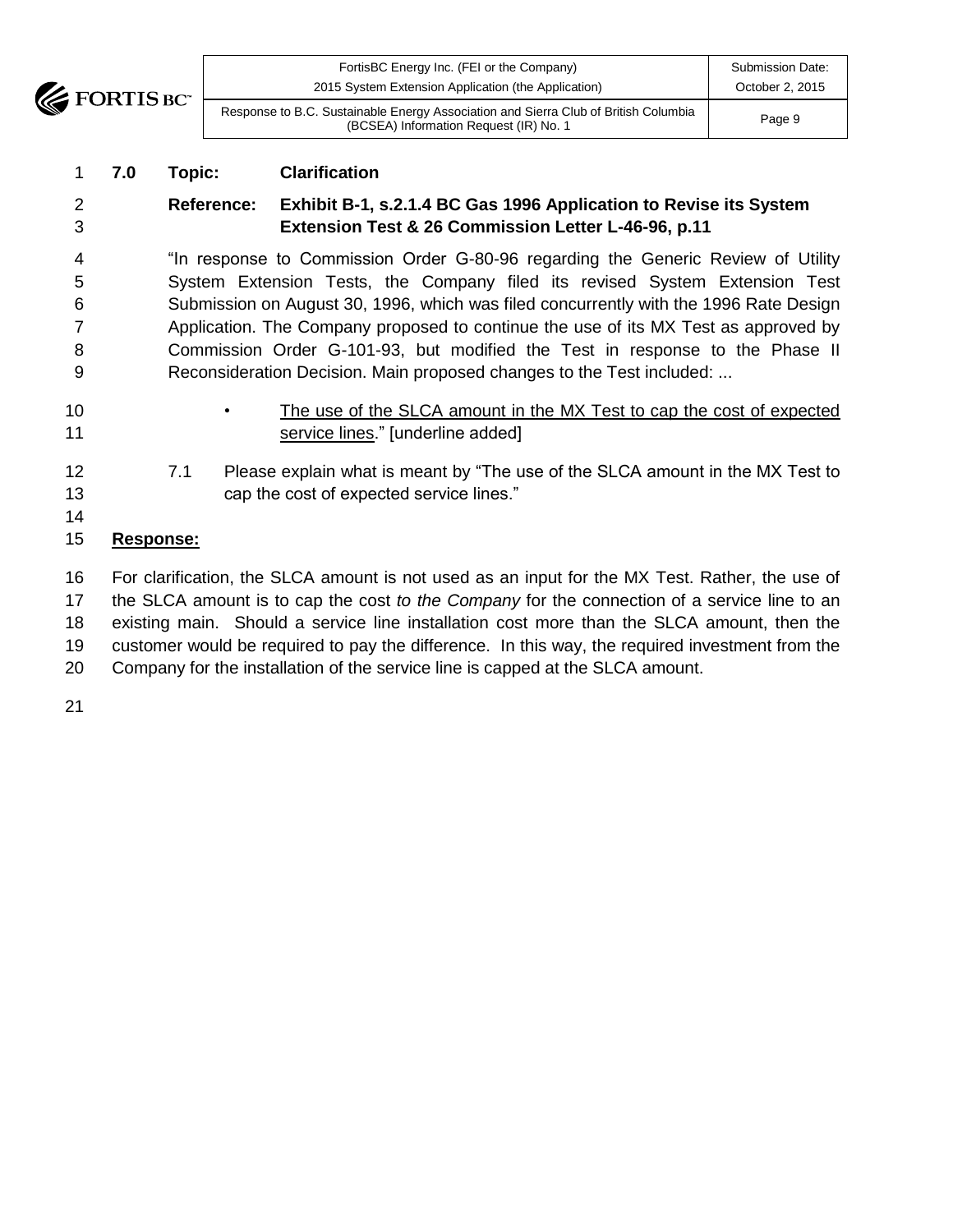

| 8.0<br>Topic:    | <b>Energy Efficient Credits</b>                                                                                               |                                     |
|------------------|-------------------------------------------------------------------------------------------------------------------------------|-------------------------------------|
|                  | Response to B.C. Sustainable Energy Association and Sierra Club of British Columbia<br>(BCSEA) Information Request (IR) No. 1 | Page 10                             |
| <b>FORTIS BC</b> | FortisBC Energy Inc. (FEI or the Company)<br>2015 System Extension Application (the Application)                              | Submission Date:<br>October 2, 2015 |

# **Reference: Exhibit B-1, 2.1.5.2 The Introduction of Consumption Credits to Account for the Benefits of Energy Efficiency Measures; s.4.1.4 Energy Efficiency Credits**

- "In sum, Order G-152-07 approved the use of energy efficiency credits over and above the average consumption per appliance where warranted in the MX Test." [p.14]
- 8.1 Please explain the current status quo in terms of how FEI uses "energy efficiency **credits.**"

#### **Response:**

- Please refer to the response to BCUC IR 1.6.2.
- 
- 

- 
- 
- 
- 8.1.1 Against what baseline is the +10% and +15% consumption credit 16 applied?
- 

# **Response:**

 The +10% or +15% energy efficiency credits are applied to the annual consumption value for eligible appliances, namely a high efficiency hot water tank or tankless hot water heater and a high efficiency furnace. The annual consumption values per appliance are determined by the REUS (Residential End Use Study). The energy efficiency credits boost the consumption value in the MX test for customers who decided to install high efficiency appliances.

 The Company has provided below a table illustrating how the energy efficiency credits work using the 2015 MX test and assuming a single residential customer with a \$5,000 cost for a main extension and service line.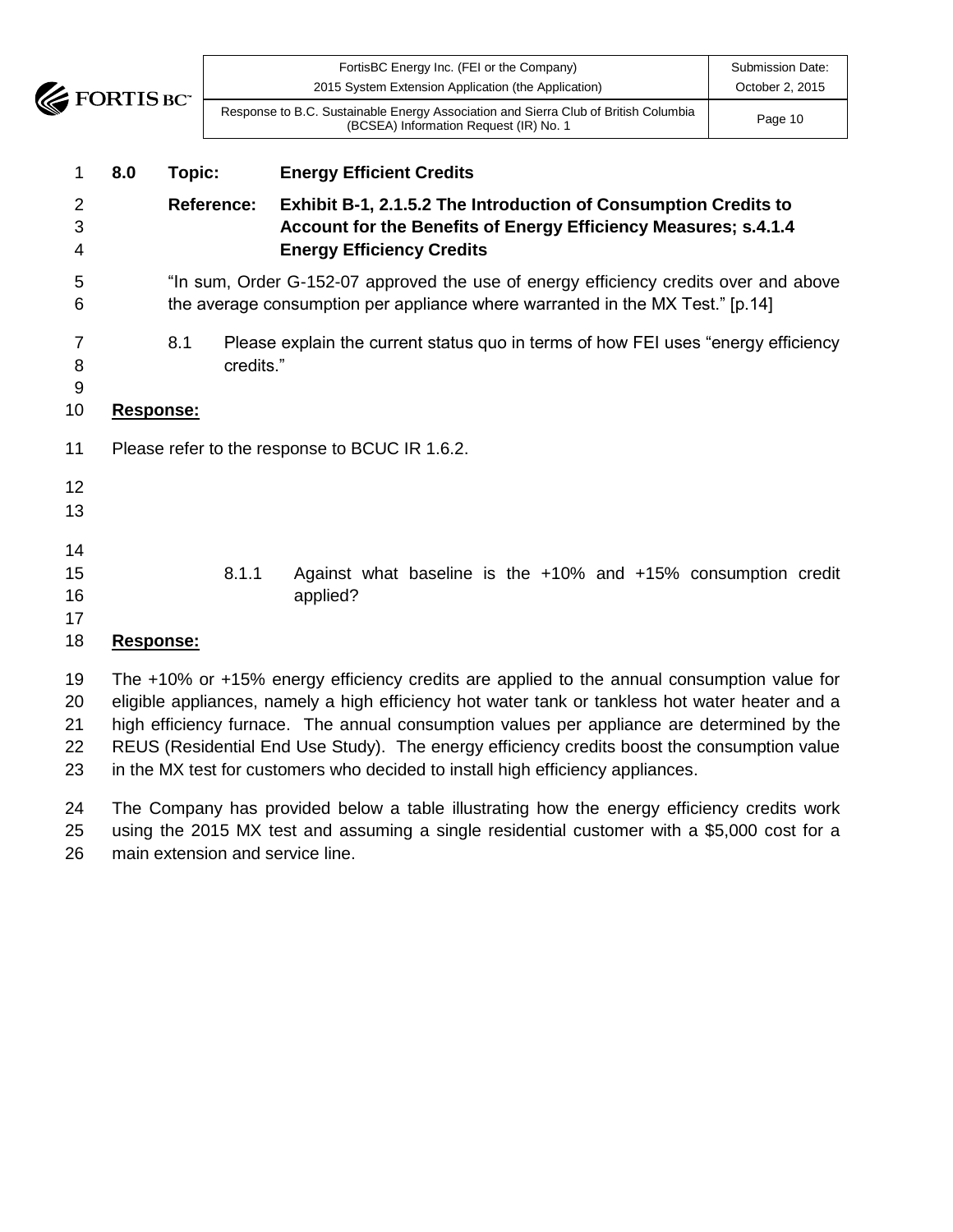

| FortisBC Energy Inc. (FEI or the Company)                                                                                     | <b>Submission Date:</b> |
|-------------------------------------------------------------------------------------------------------------------------------|-------------------------|
| 2015 System Extension Application (the Application)                                                                           | October 2, 2015         |
| Response to B.C. Sustainable Energy Association and Sierra Club of British Columbia<br>(BCSEA) Information Request (IR) No. 1 | Page 11                 |

|                                              | <b>Appliances Selected</b>                                                                      | <b>Current 2015</b><br><b>Consumption without</b><br>the Application of<br><b>Energy Efficiency</b><br><b>Credits</b> | <b>Consumption with the</b><br><b>Application of the 10%</b><br><b>Energy Efficiency</b><br><b>Credits</b>                                                                                                                                                                                    | <b>Consumption with the</b><br><b>Application of the 15%</b><br><b>LEED Credits</b> |
|----------------------------------------------|-------------------------------------------------------------------------------------------------|-----------------------------------------------------------------------------------------------------------------------|-----------------------------------------------------------------------------------------------------------------------------------------------------------------------------------------------------------------------------------------------------------------------------------------------|-------------------------------------------------------------------------------------|
|                                              | <b>High Efficiency</b><br><b>Furnace and High</b><br><b>Efficiency Hot Water</b><br><b>Tank</b> | 52 GJ + 26 GJ<br>$= 79$ GJ                                                                                            | $52$ GJ + 26 GJ<br>$= 79$ GJ + $7.9$ GJ (10%)<br>$= 87$ GJ                                                                                                                                                                                                                                    | $52$ GJ + 26 GJ<br>$= 79$ GJ + $11.85$ GJ (15%)<br>$= 91$ GJ                        |
|                                              | Revenue in 2015 MX<br><b>Test</b>                                                               | \$3,148                                                                                                               | \$3,475                                                                                                                                                                                                                                                                                       | \$3,638                                                                             |
|                                              | <b>Required CIAC</b>                                                                            | \$1,809                                                                                                               | \$1,482                                                                                                                                                                                                                                                                                       | \$1,318                                                                             |
|                                              | <b>Reduction in CIAC</b><br>from Energy<br><b>Efficiency Credits</b>                            | N/A                                                                                                                   | \$327                                                                                                                                                                                                                                                                                         | \$491                                                                               |
| 1<br>$\overline{2}$                          |                                                                                                 |                                                                                                                       |                                                                                                                                                                                                                                                                                               |                                                                                     |
| 3<br>4<br>5<br>6<br>$\overline{7}$<br>8<br>9 | 8.1.2<br>Response:                                                                              | the test?                                                                                                             | If FEI uses the REUS figures for average customer and appliance<br>natural gas consumption, where does an "energy efficiency credit" enter                                                                                                                                                    |                                                                                     |
| 10                                           |                                                                                                 | Please refer to the response to BCSEA IR 1.8.1.1.                                                                     |                                                                                                                                                                                                                                                                                               |                                                                                     |
| 11<br>12                                     |                                                                                                 |                                                                                                                       |                                                                                                                                                                                                                                                                                               |                                                                                     |
| 13<br>14<br>15<br>16<br>17<br>18<br>19       | 8.1.3<br>Response:                                                                              | conservation and efficiency.                                                                                          | Does FEI give an "energy efficiency credit" for "high efficiency gas-fired<br>space heating and water heating" that merely meets current codes and<br>standards? If so, please explain how this encourages energy                                                                             |                                                                                     |
| 20<br>21<br>つつ                               |                                                                                                 |                                                                                                                       | FEI does not provide energy efficiency credits for high efficiency gas-fired space heating and<br>water heating that merely meets current codes and standards. Please refer to the response to<br>RCLIC IR 1.6.2 for details on the use of the energy efficiency credit. As seen in the table |                                                                                     |

22 BCUC IR 1.6.2 for details on the use of the energy efficiency credit. As seen in the table 23 provided in that response, the criteria for "high efficiency" (and therefore eligible for applying the

24 energy efficiency credits) is greater than the minimum standard for builders.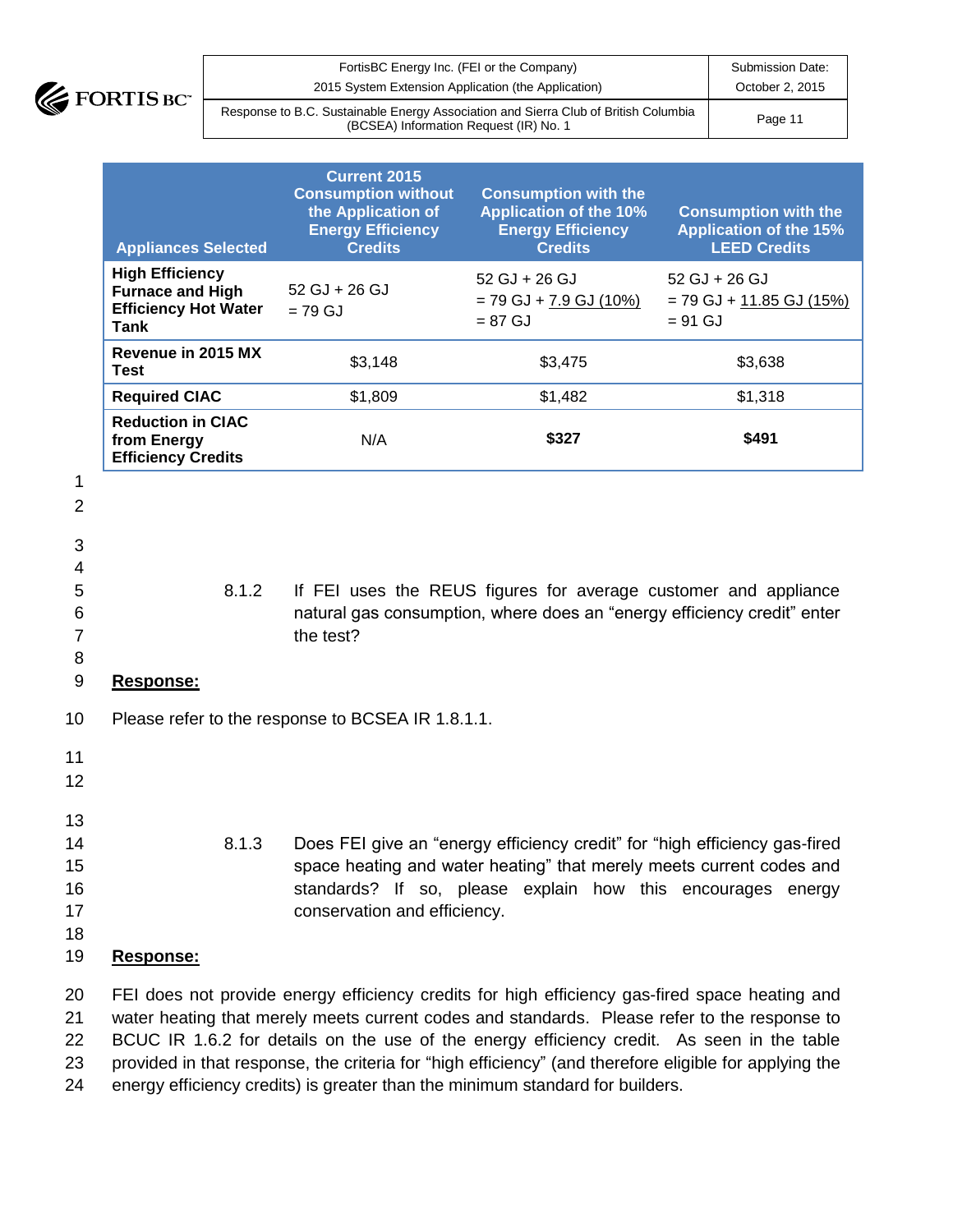**EXECUTE BOY** 

| FortisBC Energy Inc. (FEI or the Company)                                                                                     | Submission Date: |
|-------------------------------------------------------------------------------------------------------------------------------|------------------|
| 2015 System Extension Application (the Application)                                                                           | October 2, 2015  |
| Response to B.C. Sustainable Energy Association and Sierra Club of British Columbia<br>(BCSEA) Information Request (IR) No. 1 | Page 12          |

- 8.2 FEI refers to "discontinuing the use of energy efficiency credit" [p.59]. Please
- provide an example of the MX Test treatment of a system extension before and after discontinuation of the use of energy efficiency credit.

#### **Response:**

- 9 Please refer to the response to BCSEA IR 1.8.1.1. In that response, the difference between the
- first column and the second column (for the 10% credit) or the third column (for the 15% credit)
- is the impact of discontinuing the credit.

 The Company recognizes that removing the energy efficiency credits will result in a higher CIAC for a small number of customers. However, this will also make the MX test easier to understand 14 and administer. Furthermore, incentives in the form of rebates for high efficiency appliances will still be available through the Company's DSM program, which the Company believes is the most appropriate and effective way to incent energy efficient behavior.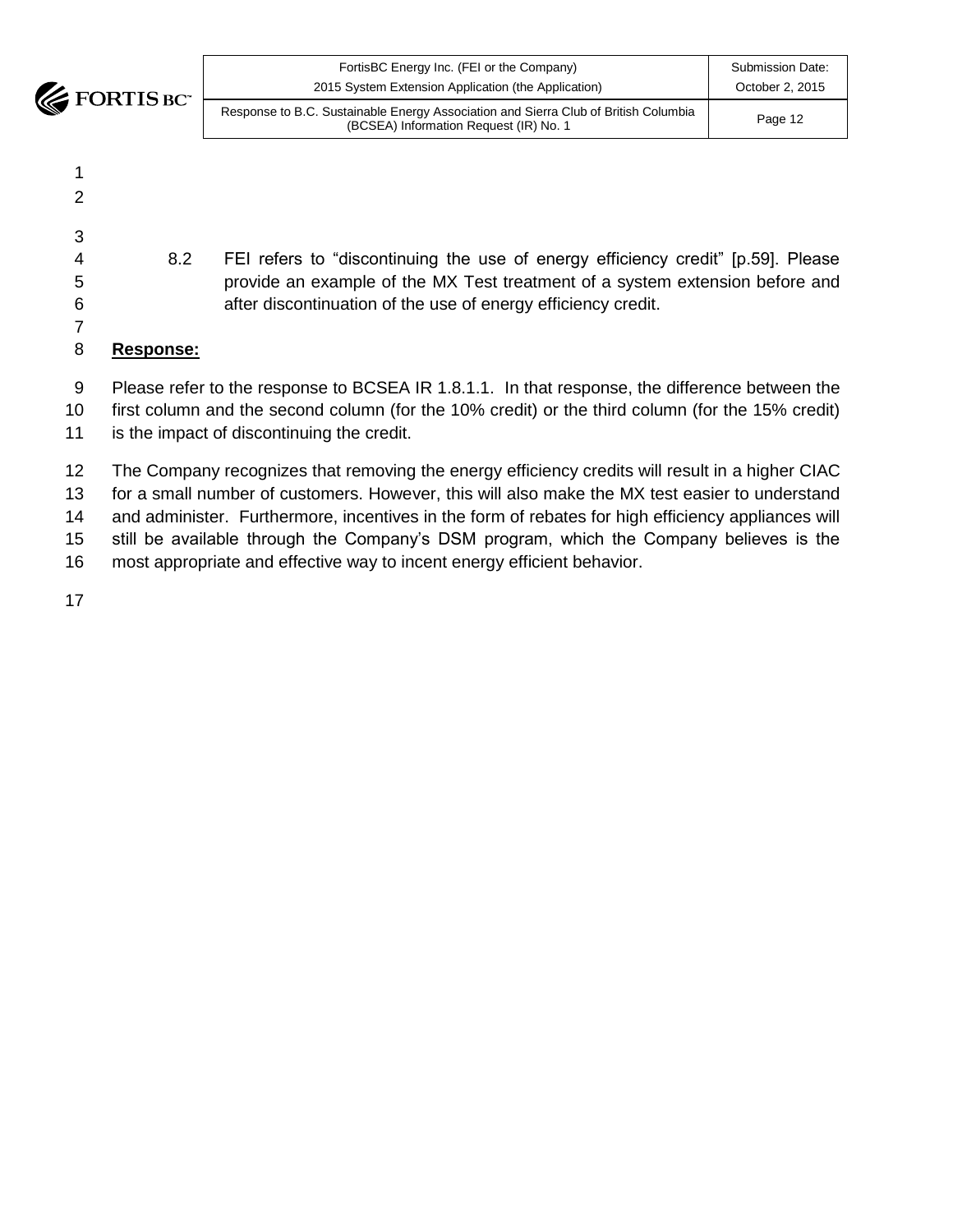

| FortisBC Energy Inc. (FEI or the Company)                                                                                     | Submission Date: |
|-------------------------------------------------------------------------------------------------------------------------------|------------------|
| 2015 System Extension Application (the Application)                                                                           | October 2, 2015  |
| Response to B.C. Sustainable Energy Association and Sierra Club of British Columbia<br>(BCSEA) Information Request (IR) No. 1 | Page 13          |

### **9.0 Topic: Energy Efficiency Credits**

## **Reference: Exhibit B-1, 2.2.1 MX Test; 5.4.3 Use per Customer - Consumption Credits; 5.5 APPLICATION OF ENERGY EFFICIENCY CREDITS**

- "Two other considerations are factored in when determining the consumption per customer.
- First, as discussed in Section 2.5.1.2 above, the Company may encourage the 7 installation of energy efficient appliances by providing the customer with an incentive in the form of additional consumption credits in the MX Test." [p.19, underline added]

 "The consumption per customer reflects a credit each new customer receives for gas consumed by the appliance(s) being installed in his/her home. It is derived by multiplying the individual appliances to be installed by the average consumption per appliance.24 The individual appliances to be used by the customer are determined through conversations between FEI and its customers. The average consumption per appliance is based on the consumption of existing customers. The values are drawn from the Company's Residential End Use Study (REUS), which is produced every four years. The Company is currently using data from the most recent 2012 REUS in its MX Test." [p.19]

- 9.1 To what extent does the Company actually encourage the installation of energy efficient appliances by providing the customer with an incentive in the form of additional consumption credits in the MX Test? Please quantify the response.
- **Response:**
- Please refer to the response to BCUC IR 1.6.1.
- 
- 
- 
- 9.2 If the energy efficiency of appliances in new construction is higher than in the most recent REUS and this is due codes and standards or market factors that preclude installation of the older, less-efficient types of appliances would FEI still use the REUS figures for appliance efficiency in applying the MX Test? If so, why? If not, please explain what FEI would do instead.
- 
- **Response:**

 To clarify, FEI does not "use the REUS figures for appliance efficiency in applying the MX Test," as indicated in the question. The REUS figure applied in the MX Test is an assigned value to represent the average consumption per appliance. The energy efficiency credit is then applied

for energy efficiency appliances as described in the response to BCSEA IR 1.8.1.1.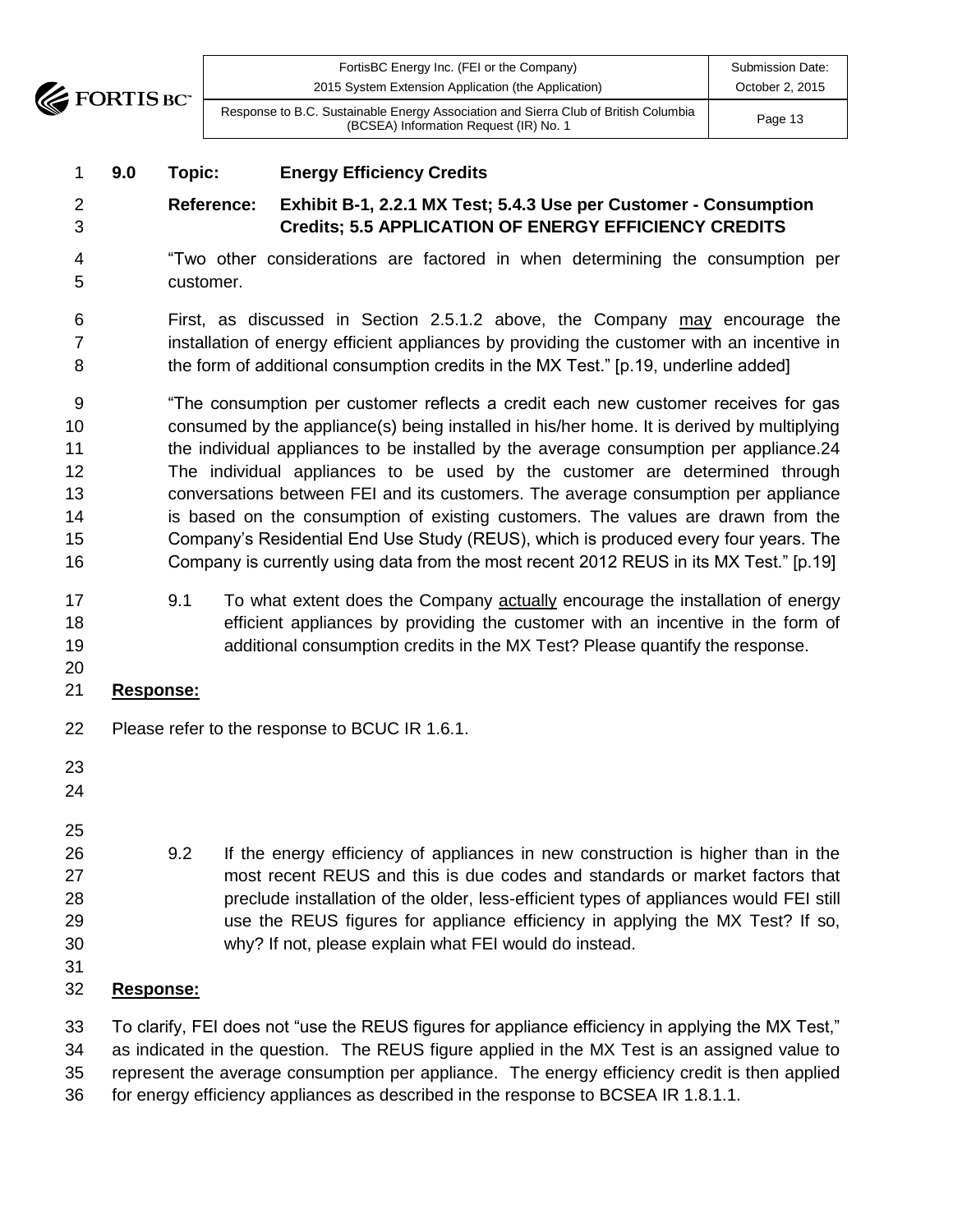

|            | FortisBC Energy Inc. (FEI or the Company)                                                                                     | <b>Submission Date:</b> |
|------------|-------------------------------------------------------------------------------------------------------------------------------|-------------------------|
| <b>TIM</b> | 2015 System Extension Application (the Application)                                                                           | October 2, 2015         |
|            | Response to B.C. Sustainable Energy Association and Sierra Club of British Columbia<br>(BCSEA) Information Request (IR) No. 1 | Page 14                 |

 Please refer to the response to BCUC IR 1.35.1 for a discussion of FEI's rationale for continuing to use the REUS values in the MX Test.

 

- 
- 

 "As noted in Section 2.2.1.1.1 of the Application with respect to the way in which consumption per customer is determined for the Test, the volume associated with a customer attachment within the Test is not a forecast of what new customers are expected to consume, as the Commission has been erroneously assuming in the re-run Test. In contrast to both the forecast of costs and attachments, volume is a *credit input* 12 to the Test (similar to other inputs such as O&M and SI charge). It is intended to credit the new customers with an amount of consumption equal to the average consumption of other existing customers on a per appliance basis in order to treat the two groups comparably. The current MX reporting methodology is flawed as it incorrectly compares a consumption credit based on existing customers to the actual consumption of a new customer(s). This flaw has led to a misinterpretation of the data provided in the MX reports. As a part of the Application, the Company is proposing to discontinue the current practice of comparing a consumption credit to actual consumption." [p.78]

- 9.3 If the purpose of the current practice of providing a credit based on REUS figures so as to encourage installation of more-efficient appliances and lower use per customer, should the reporting address the size of the difference between credited use per customer and actual use per customer? If so, does FEI propose such reporting? If not, why not?
- **Response:**

 No. Please refer to the responses to BCSEA IRs 1.8.1.1 and 1.8.1.3 for a description of how the energy efficiency credits are applied and their intended purpose.

 Please refer to the responses to BCUC IRs 1.32.1 and 1.32.7.1 for a discussion of the purpose of annual reporting, FEI's reporting proposal and its supporting rationale.

 9.4 If actual consumption by new customers (pertinent to system extensions) is a different concept than the size of the credit for MX Test purposes, then does FEI agree that it would be appropriate to report on actual consumption as well as and in comparison to the size of the credit?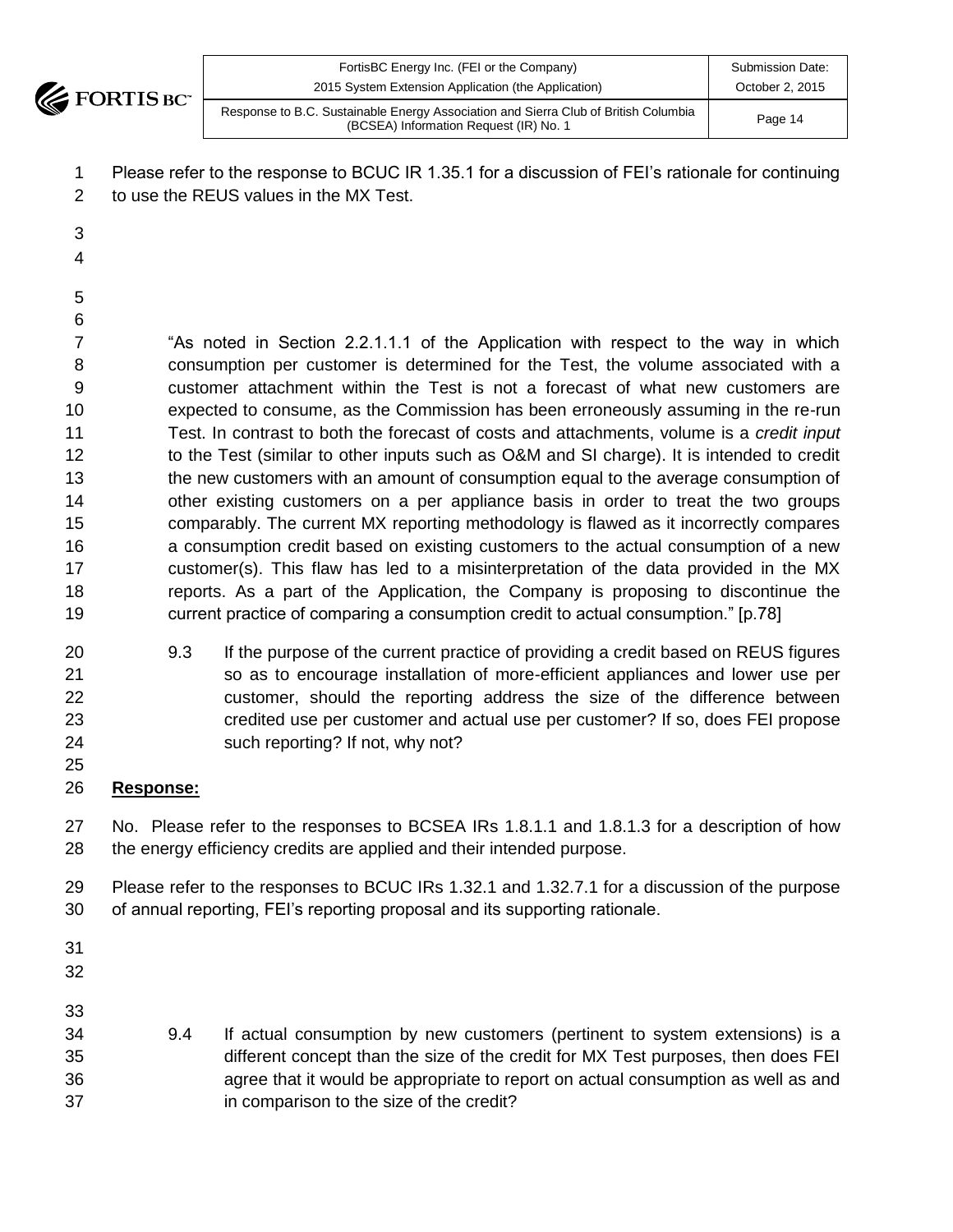

| $\overline{\phantom{a}}$ | FortisBC Energy Inc. (FEI or the Company)<br>2015 System Extension Application (the Application)                              | Submission Date:<br>October 2, 2015 |
|--------------------------|-------------------------------------------------------------------------------------------------------------------------------|-------------------------------------|
| Ċ.                       | Response to B.C. Sustainable Energy Association and Sierra Club of British Columbia<br>(BCSEA) Information Request (IR) No. 1 | Page 15                             |

| 1<br>$\mathbf 2$                             | Response: |                                                                                                                                                                                                                                                                                                                                                                                                                                                                                    |
|----------------------------------------------|-----------|------------------------------------------------------------------------------------------------------------------------------------------------------------------------------------------------------------------------------------------------------------------------------------------------------------------------------------------------------------------------------------------------------------------------------------------------------------------------------------|
| $\sqrt{3}$                                   |           | Please refer to the response to BCSEA IR 1.9.3.                                                                                                                                                                                                                                                                                                                                                                                                                                    |
| 4<br>5                                       |           |                                                                                                                                                                                                                                                                                                                                                                                                                                                                                    |
| 6<br>$\overline{7}$<br>8<br>9<br>10<br>11    | 9.5       | To the extent that actual consumption by new customers is a different concept<br>than the size of the credit for MX Test purposes is the rationale for the MX Test<br>undermined? In theory, shouldn't the MX Test estimate the actual future costs<br>and benefits to be borne by existing and new customers?                                                                                                                                                                     |
| 12                                           | Response: |                                                                                                                                                                                                                                                                                                                                                                                                                                                                                    |
| 13<br>14<br>15                               |           | Please refer to the response to BCUC IR 1.35.1 for a discussion of the rationale for using the<br>consumption of existing customers in the MX Test.                                                                                                                                                                                                                                                                                                                                |
| 16<br>17<br>18<br>19<br>20<br>21<br>22<br>23 |           | "The Company has proposed to remove the efficiency credits from the Test going<br>forward to make the implementation of the Test simpler and easier to implement. The<br>Company now has a robust Energy Efficiency and Conservation program that<br>encourages customers to use gas more efficiently. As such the Company believes that it<br>does not need to include these credits in the MX Test, in conjunction with the other<br>proposed amendments to the MX Test." [p.80] |
| 24<br>25<br>26                               | 9.6       | Please provide a quantitative estimate of the energy savings due to the use of<br>the "energy efficiency credits" in the MX Test, identifying the years applicable.                                                                                                                                                                                                                                                                                                                |
| 27                                           | Response: |                                                                                                                                                                                                                                                                                                                                                                                                                                                                                    |
| 28                                           |           | As explained in the Application (at page 59), the percentage of customers that have used the                                                                                                                                                                                                                                                                                                                                                                                       |

 credits is small. However, the Company is not able to quantify the direct energy savings attributed to the "energy efficiency credits" or the energy savings that would be foregone due to the absence of such credits, as the Company does not know whether the credits were the primary factor in the customers' decision to install high efficiency appliances in the first place and what appliances customers would have chosen in absence of the credits.

 Additionally, customers may use each gas appliance differently irrespective of the efficiency level. Some customers may have a high efficiency appliance, but due to having a higher temperature set point will consume more gas than a customer with a mid-level efficiency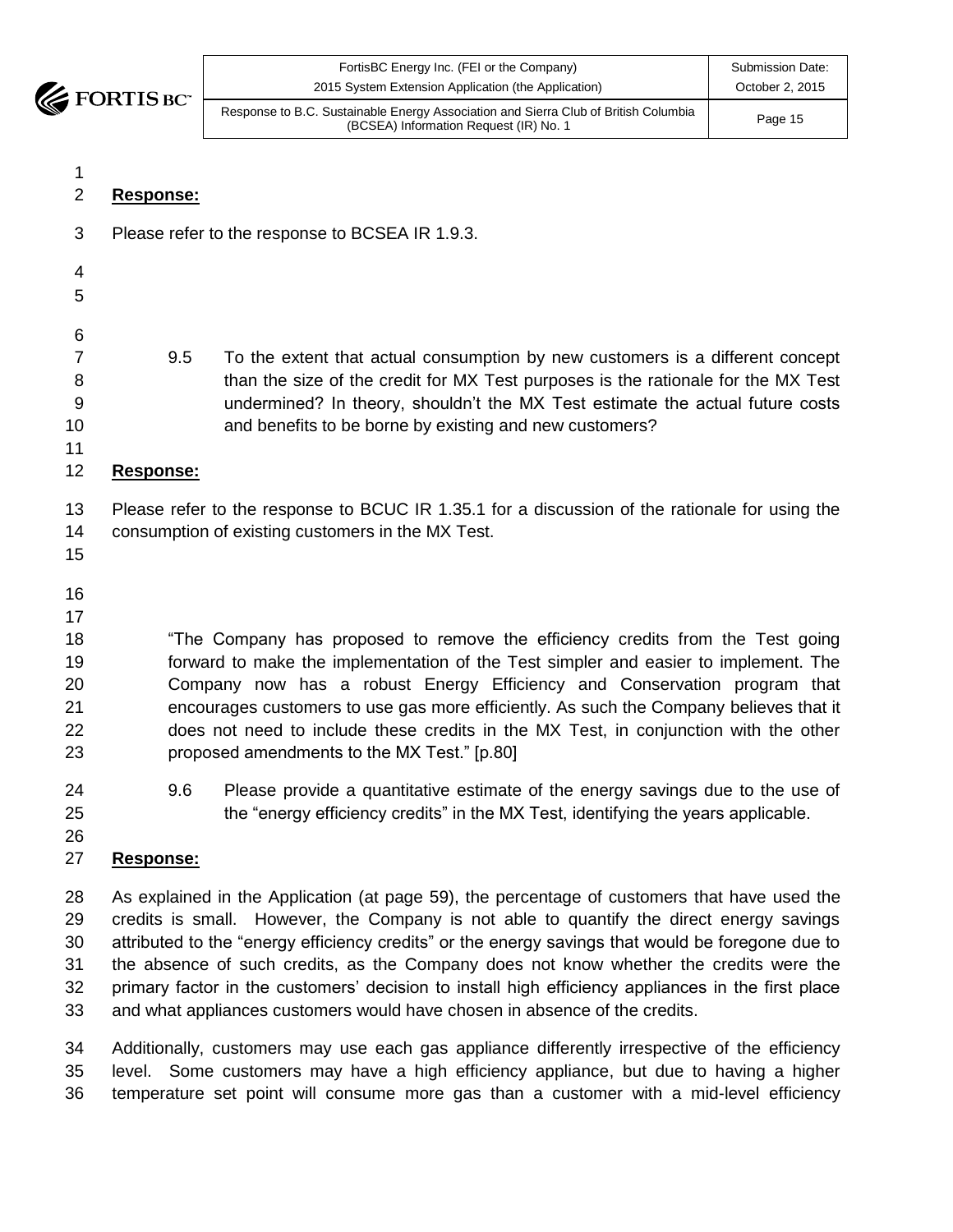

| TM. | FortisBC Energy Inc. (FEI or the Company)<br>2015 System Extension Application (the Application)                              | Submission Date:<br>October 2, 2015 |
|-----|-------------------------------------------------------------------------------------------------------------------------------|-------------------------------------|
|     | Response to B.C. Sustainable Energy Association and Sierra Club of British Columbia<br>(BCSEA) Information Request (IR) No. 1 | Page 16                             |

 appliance and a low temperature set point. As noted in the response to BCUC IR 1.4.3 FEI does not have data on new customer appliance specific energy use.

 The Company believes that an appliance rebate offer through the Company's DSM program is a simple and direct signal that leads customers to make energy efficient choices. Please refer to the response to BCUC IR 1.31.1 for an explanation of the suite of DSM programs available to customers. Conversely, attempting to explain to a customer about the consumption and revenue credits above and beyond the average consumption revenue in the MX test and how that reduces their CIAC is a much less transparent process for customers.

| 9.7       | Please provide a quantitative estimate of the energy savings that would be                     |
|-----------|------------------------------------------------------------------------------------------------|
|           | foregone due to ending use of the "energy efficiency credits" in the MX Test.                  |
|           |                                                                                                |
| Response: |                                                                                                |
|           | Please refer to the response to BCSEA IR 1.9.6.                                                |
|           |                                                                                                |
|           |                                                                                                |
|           |                                                                                                |
| 9.8       | To be clear, is FEI proposing that instead of using the "energy efficiency credit" it          |
|           | would base the customer consumption credit in the MX Test on anticipated actual                |
|           | consumption (as distinct from the REUS figures)?                                               |
|           |                                                                                                |
| Response: |                                                                                                |
|           | To clarify, the Company is proposing the following as it relates to consumption in the MX Test |
|           | for residential customers:                                                                     |
|           | 1. Continue the use of REUS to determine the values for the consumption credits by             |
|           | appliance to be used in the MX Test; and                                                       |
|           | 2. Discontinue the use of energy efficiency credits in the MX Test.                            |
|           |                                                                                                |
|           |                                                                                                |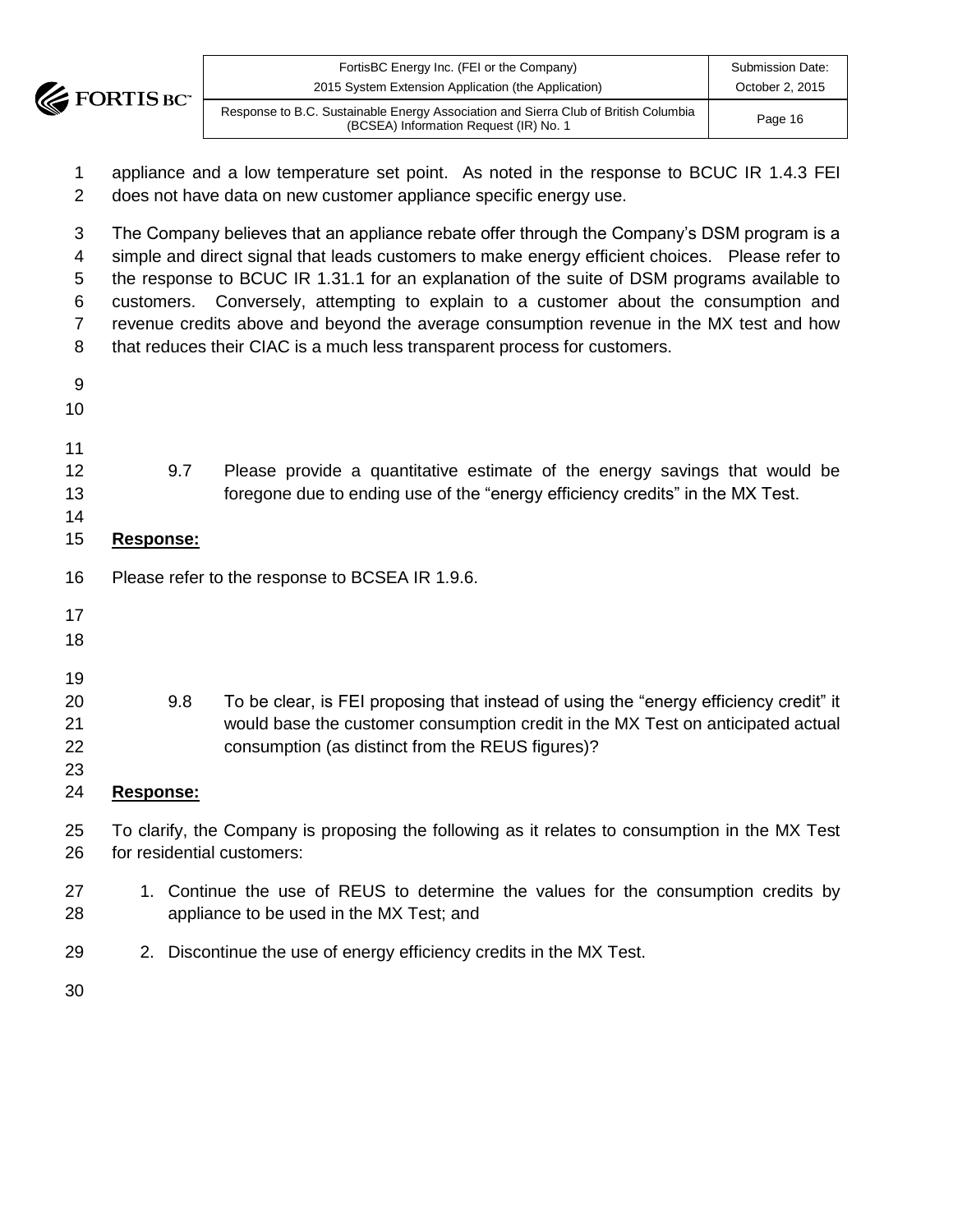

| <b>TM</b> | FortisBC Energy Inc. (FEI or the Company)<br>2015 System Extension Application (the Application)                              | Submission Date:<br>October 2, 2015 |
|-----------|-------------------------------------------------------------------------------------------------------------------------------|-------------------------------------|
|           | Response to B.C. Sustainable Energy Association and Sierra Club of British Columbia<br>(BCSEA) Information Request (IR) No. 1 | Page 17                             |

#### **10.0 Topic: Objective of MX Test**

#### **Reference: Exhibit B-1, 2.2.1 MX Test**

 "The MX Test assesses whether the main extension is economic, or in other words, it establishes the appropriate level of investment the Company will make on behalf of a customer wishing to attach to the Company's distribution system. This serves to ensure that the interests of existing and new customers are balanced." [p.16]

 10.1 Would FEI agree that the MX Test assesses whether the main extension will be economic based on information used and available at the time the MX Test is run, and that while the objective of the MX Test is that the interests of existing **10** and new customers will be balanced the MX Test is a point-in-time estimate that does not and cannot ensure that the interests of existing and new customers are 12 balanced. If not, why not?

#### **Response:**

- FEI's views regarding the points put forward in the information request are as follows:
- 16 The MX Test is a point in time forecast that assesses whether the main extension will balance the interests of new and existing customers based on information available at 18 the time the MX Test is undertaken; and
- 19 The MX Test does not and cannot guarantee that the interests of existing and new customers are completely balanced, as the test is only a proxy for what may occur in the future. The only way to determine if the addition of a customer is or was economic, and 22 if the interests of new and existing customers are balanced, is at the end of the useful life of the main.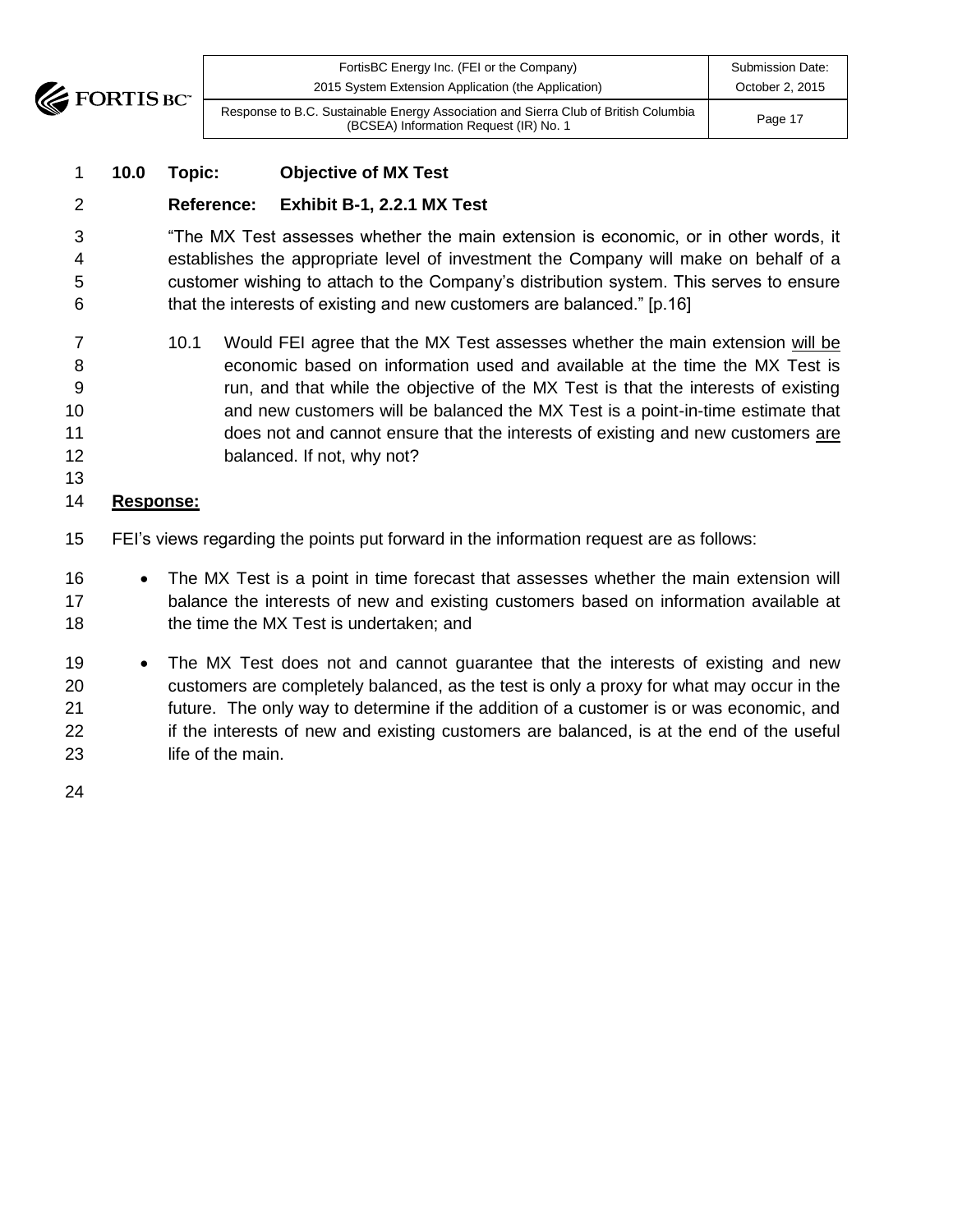

| $\mathbf{w}$ | FortisBC Energy Inc. (FEI or the Company)<br>2015 System Extension Application (the Application)                              | Submission Date:<br>October 2, 2015 |
|--------------|-------------------------------------------------------------------------------------------------------------------------------|-------------------------------------|
|              | Response to B.C. Sustainable Energy Association and Sierra Club of British Columbia<br>(BCSEA) Information Request (IR) No. 1 | Page 18                             |

#### **11.0 Topic: Evaluation of system extension from social perspective**

#### **Reference: Exhibit B-1, 2.2.1 MX Test**

 "The net present value (NPV) calculation is derived using a discount rate based on FEI's weighted average cost of capital (inflation adjusted and after tax)." [p.17, underline added]

- The 1996 Utility System Extension Test Guidelines, item 1, states:
- "2. The Commission recommends that the Utilities evaluate system extensions both from a social perspective, which applies a social discount rate, and a utility perspective, which applies a discount rate based on each utility's cost of capital." **[p.8, underline added]**
- 11 11.1 Please confirm, or otherwise explain, that FEI's current MX Test does not use a social discount rate.

# **Response:**

- Confirmed.
- 

- 
- 18 18 11.2 If confirmed, is FEI's current MX Test inconsistent with item 2 of the Guidelines in 19 this respect?
- 

#### **Response:**

 Like other utilities in BC, FEI does not apply a social discount rate in evaluating its system extensions. However, FEI does not see this as inconsistent with the Guidelines. The Guidelines, while recommending evaluation from a social perspective, endorsed a discounted cash flow evaluation method. This is the method the Company has been approved to use since 1996.

 Although the proposed MX Test continues to use the discounted rate methodology approved, the Company's proposal to change some of its parameters was made in consideration of the Guiding Principles from the stakeholder workshops, which factored in the objectives of providing energy choice, supporting government objectives and recognizing First Nations (which are "Societal" or "Social" considerations). The effect of this consideration is an MX Test that lowers barriers (particularly the CIAC) to accessing natural gas services.

- 
- 11.3 If confirmed, by what means does FEI's current MX Test evaluate system extensions from a social perspective?
-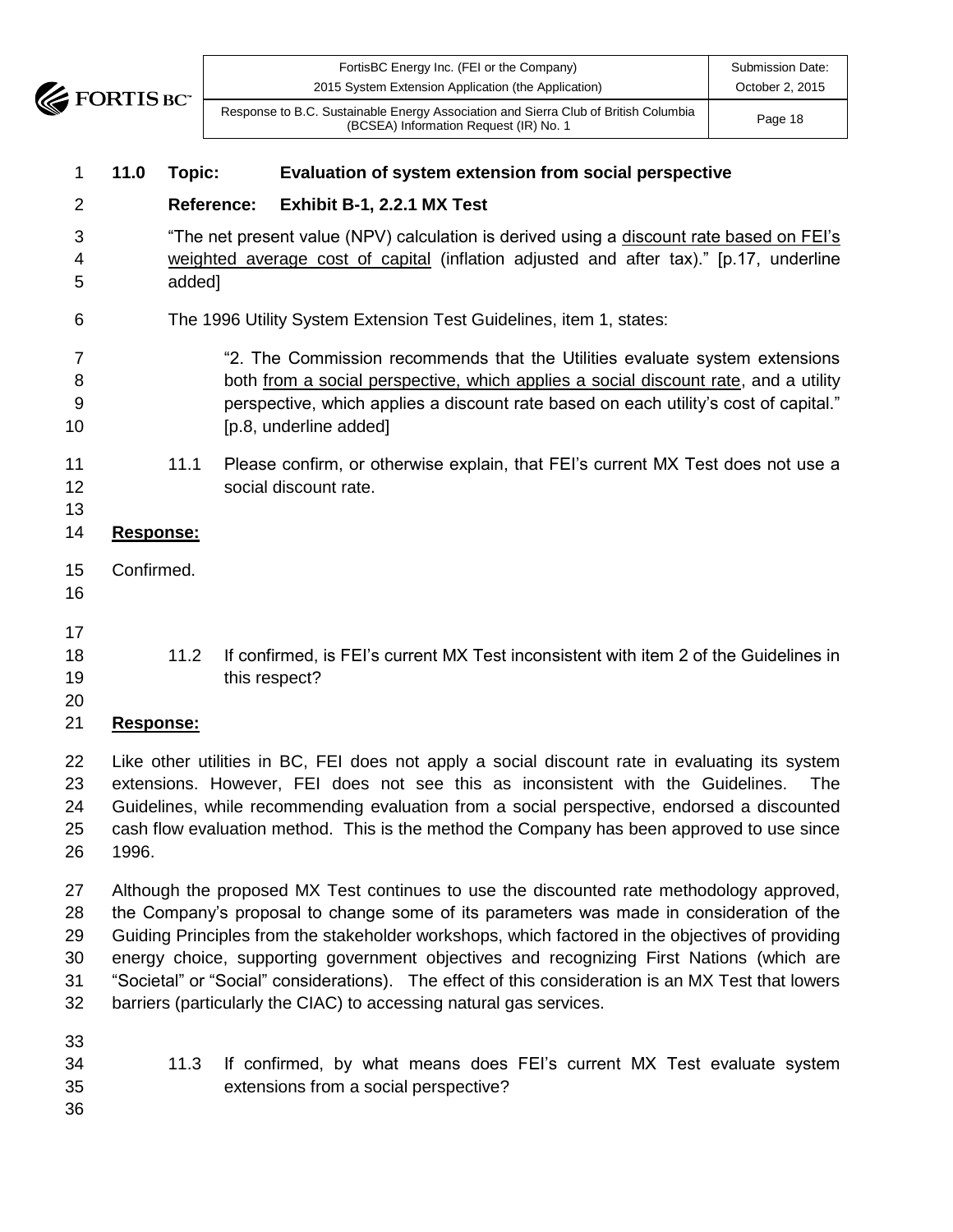

| FortisBC Energy Inc. (FEI or the Company)<br>2015 System Extension Application (the Application)                              | <b>Submission Date:</b><br>October 2, 2015 |
|-------------------------------------------------------------------------------------------------------------------------------|--------------------------------------------|
| Response to B.C. Sustainable Energy Association and Sierra Club of British Columbia<br>(BCSEA) Information Request (IR) No. 1 | Page 19                                    |

#### **Response:**

- Please refer to the response to BCSEA IR 1.11.2.
- 11.4 If confirmed, by what means would FEI's proposed MX Test evaluate system extensions from a social perspective? **Response:** Please refer to the response to BCSEA IR 1.11.2. 11.5 If not confirmed, please explain. **Response:** Please refer to the response to BCSEA IR 1.11.2.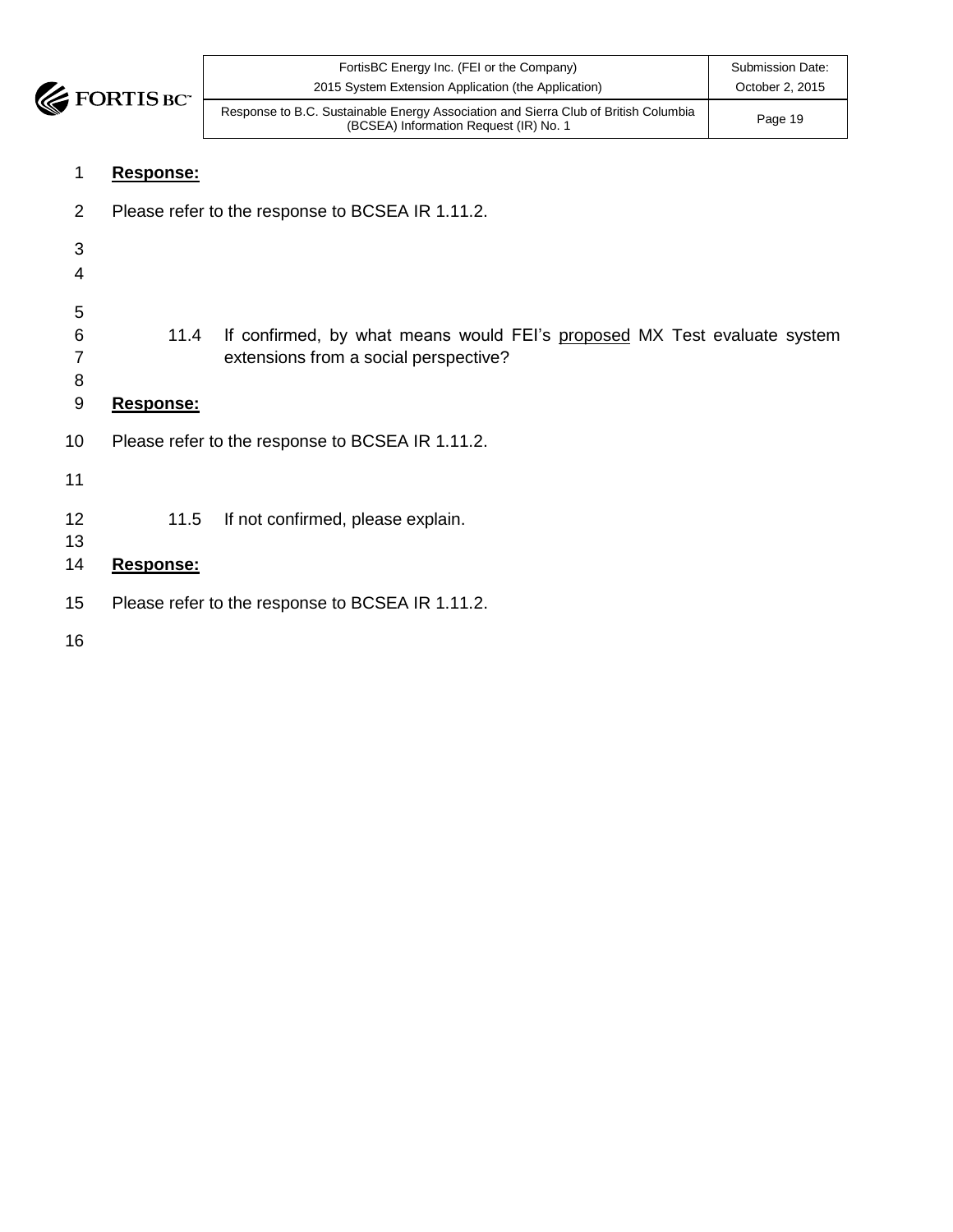

| FortisBC Energy Inc. (FEI or the Company)                                                                                     | Submission Date: |
|-------------------------------------------------------------------------------------------------------------------------------|------------------|
| 2015 System Extension Application (the Application)                                                                           | October 2, 2015  |
| Response to B.C. Sustainable Energy Association and Sierra Club of British Columbia<br>(BCSEA) Information Request (IR) No. 1 | Page 20          |

#### **12.0 Topic: Reporting**

### **Reference: Exhibit B-1, 2.2.1 MX Test**

 "The fact that the DCF analysis assumes no customer additions after an initial five year period makes it an appropriate conservative basis for an ex ante test for main extensions. However, that same feature makes re-running the MX Test each year for past main extensions with updated forecasts inappropriate for determining ex post whether those extensions have been economic. An extension will continue to generate benefits for its service life (in excess of 50 years), and customers will continue to join the system after the fifth year. This is one of the key objections that FEI has to the Commission's current practice of asking FEI to re-run the MX Test for the purpose of evaluating whether or not past extensions have been beneficial to customers.

- This is addressed later in sections 3 to 5."
- 
- 12.1 Does FEI disagree in principle with a reporting requirement aimed at determining on an ex post facto basis whether systems extensions are indeed balancing the interests of existing and new customers? If FEI disagrees, why? If FEI does not disagree, how would the current application accomplish this objective?
- 

#### **Response:**

 FEI agrees that an ex post facto analysis aimed at determining whether system extensions are balancing the interests of existing and new customers is appropriate. Thus, the Company has proposed a periodic ex post facto analysis, the Rate Impact analysis, to achieve this. In simple terms, the Rate Impact analysis looks at what customer rates would be in aggregate with and without actual, historical system extensions installed within a predetermined period. It is a point in time analysis that considers whether the incremental revenue and cost of extensions completed in the predefined timeframe raises or lowers customer rates, all else equal.

- 
- 
- 
- 
- "Ensuring that the MX Test is doing what it was intended to do is a reasonable objective. However, some of the annual processes since 2007 have taken on more of a character of hindsight assessments of whether FEI ought to have undertaken particular extension(s). As explained later in this Filing, the evaluation methodology used by the Commission is not fit for the purpose of assessing FEI's prudence, and there are better ways to assess whether or not the MX Test parameters continue to meet the initial goals of the Test." [p.23]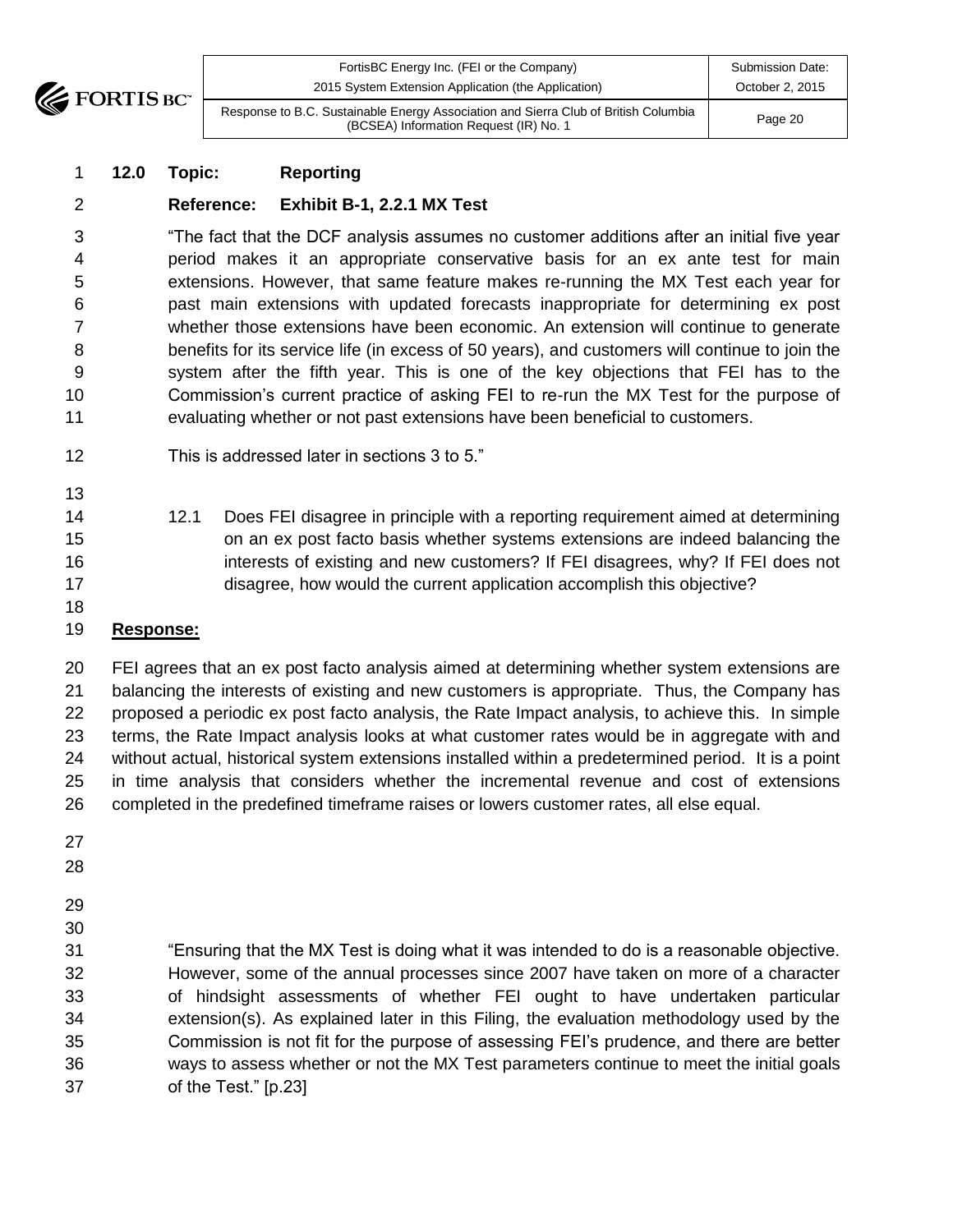

| $\mathbf{w}$ | FortisBC Energy Inc. (FEI or the Company)<br>2015 System Extension Application (the Application)                              | Submission Date:<br>October 2, 2015 |
|--------------|-------------------------------------------------------------------------------------------------------------------------------|-------------------------------------|
|              | Response to B.C. Sustainable Energy Association and Sierra Club of British Columbia<br>(BCSEA) Information Request (IR) No. 1 | Page 21                             |

1 12.2 Is it FEI's view that the sole purpose of the existing system extension reporting is to assess FEI's prudence in applying the MX Test?

#### **Response:**

 FEI is unsure as to the sole purpose of the existing MX reporting requirements. In FEI's view, the objective of the annual MX Reporting should be to affirm FEI's compliance with the application of the MX Test during the reporting period, such as to ensure that the PI and 8 aggregated PIs were achieved on a forecast basis. Please refer to the responses to BCUC IRs 1.32.1 and 1.32.7.1 for a discussion of FEI's reporting proposal.

- 12.3 Is FEI proposing a better way to assess whether or not the MX Test actually **results in a balance of the interests of existing and new customers?** If so, what is 15 the proposal? If not, why not? **Response:**
	- Yes, please refer to the response to BCSEA IR 1.12.1.
	-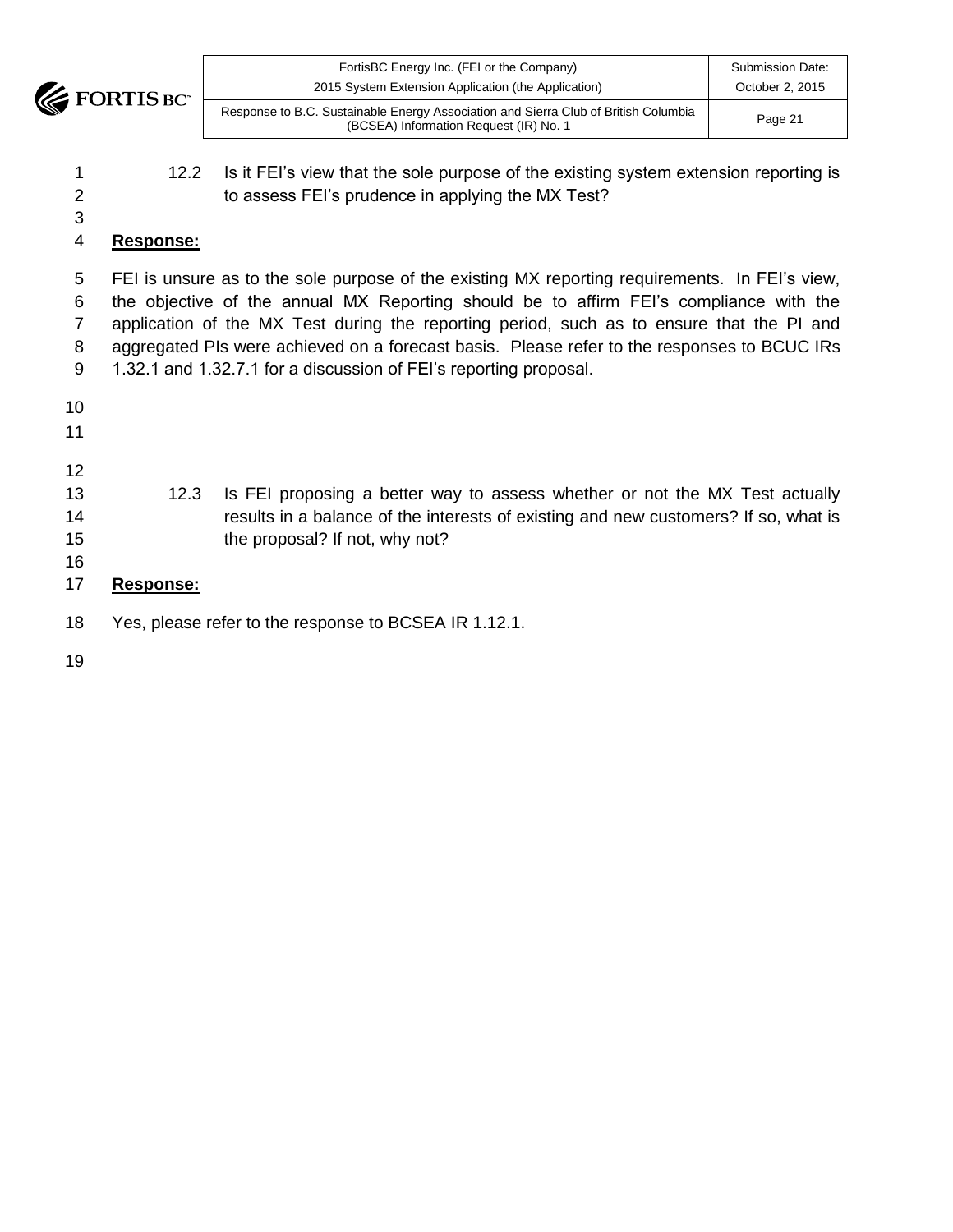**EXECUTE FORTIS BC** 

|     | FortisBC Energy Inc. (FEI or the Company)                                                                                     | Submission Date: |
|-----|-------------------------------------------------------------------------------------------------------------------------------|------------------|
| TM. | 2015 System Extension Application (the Application)                                                                           | October 2, 2015  |
|     | Response to B.C. Sustainable Energy Association and Sierra Club of British Columbia<br>(BCSEA) Information Request (IR) No. 1 | Page 22          |

## **13.0 Topic: Reporting**

 **Reference: Exhibit B-1, 5.7 NEW REPORTING 1 METHODOLOGY PROVIDED [sic]**

 "Second, the Company is proposing to perform the Rate Impact analysis at the time of future MX applications such as those performed in 1996, 2007 and 2015. The purpose of this analysis would be to assess the effectiveness of the Company's system extension policies. This analysis will generally be performed *ex-post* installation. Since the true impact of a main extension can only be measured once a material portion of the life of the main has passed, even the Rate Impact analysis has limitations in its usefulness. However, the Company believes this analysis is valid as it provides a practical means to guide the future assessments of our system extension policies and is free of some of the issues associated with re-running the MX Test." [p.82]

- 13 13.1 For clarification, please identify the location of the description of the methodology for the analysis the purpose for which would be to assess the effectiveness of the Company's system extension policies.
- 

## **Response:**

 Please refer to Section 4.5, page 68 of the Application for FEI's recommendation to provide the Rate Impact analysis and pages 22 to 27 of Appendix A for a detailed discussion of the methodology.

- 
- 13.2 Does FEI agree that the effectiveness of the Company's system extension policies should be reported on (a) regularly (according to a defined timeframe) and (b) frequently (e.g., annually? If not, why not?
- 

## **Response:**

 To the extent that the question asks whether both forms of reporting should be used, FEI agrees. As proposed in the Application, FEI will provide the Commission an annual report on the Company's compliance with the application of the MX Test and system extension policies as approved by the Commission; and a periodic report, informed by the Rate Impact analysis, that will report on the effectiveness of those policies for a predetermined period of time. Please refer to the responses to BCUC IRs 1.32.1 and 1.32.7.1 for a discussion of FEI's reporting proposal.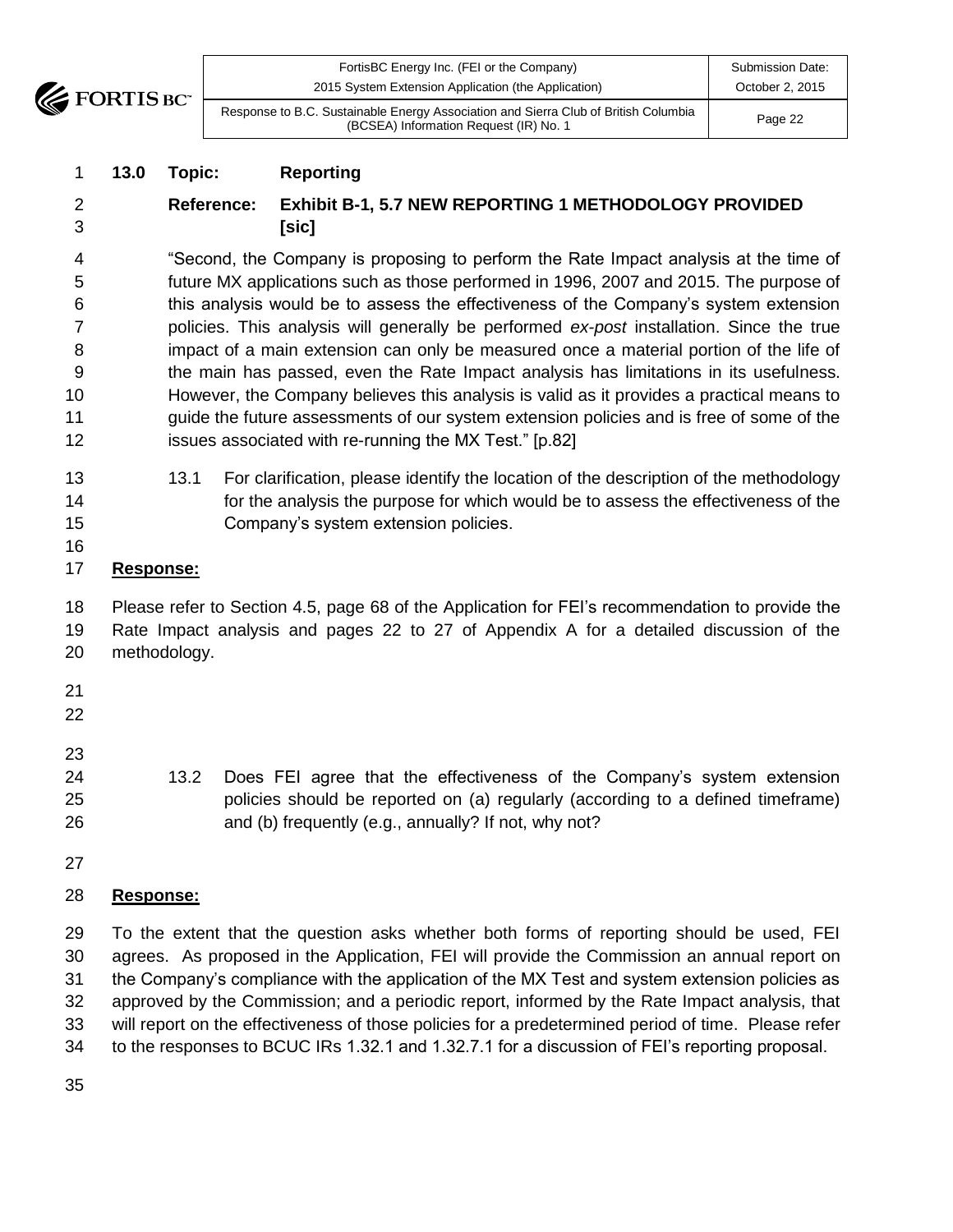

| BC" | FortisBC Energy Inc. (FEI or the Company)<br>2015 System Extension Application (the Application)                              | Submission Date:<br>October 2, 2015 |
|-----|-------------------------------------------------------------------------------------------------------------------------------|-------------------------------------|
|     | Response to B.C. Sustainable Energy Association and Sierra Club of British Columbia<br>(BCSEA) Information Request (IR) No. 1 | Page 23                             |

#### **14.0 Topic: Off System Areas**

#### **Reference: Exhibit B-1**

- FEI's stakeholder consultation included discussion of extensions of natural gas service to areas not connected with the existing system.
- 

14.1 Why did FEI decide not to address off system areas in the present Application?

## 

## **Response:**

- In the Application, the Company identified that having supportive provincial government policy is critical to the successful development of a program to serve off-system areas and this policy is not yet in place. The Company plans to continue discussions with customers and the BC
- provincial government in this regard.
- 12 Please refer to the response to CEC IR 1.31.1 for an explanation of why having a government 13 policy in place is critical to the success mentioned above.
- 
- 
- 
- 17 15 14.2 What plans if any does FEI have to address policies regarding extensions for off system areas?
- 
- **Response:**
- Please refer to the response to BCSEA IR 1.14.1.
- 
- 
- 
- 14.3 What is the current status of FEI's plans for Revelstoke?
- 

#### **Response:**

 Currently, the Company is preparing a CPCN application to replace the existing propane storage and gasification facility in Revelstoke with a liquefied natural gas storage and re- gasification facility, and to convert Revelstoke's existing piped propane distribution system to natural gas. The project will also include the conversion of all existing customer appliances from propane operation to natural gas. FEI anticipates filing the application by the end of 2015.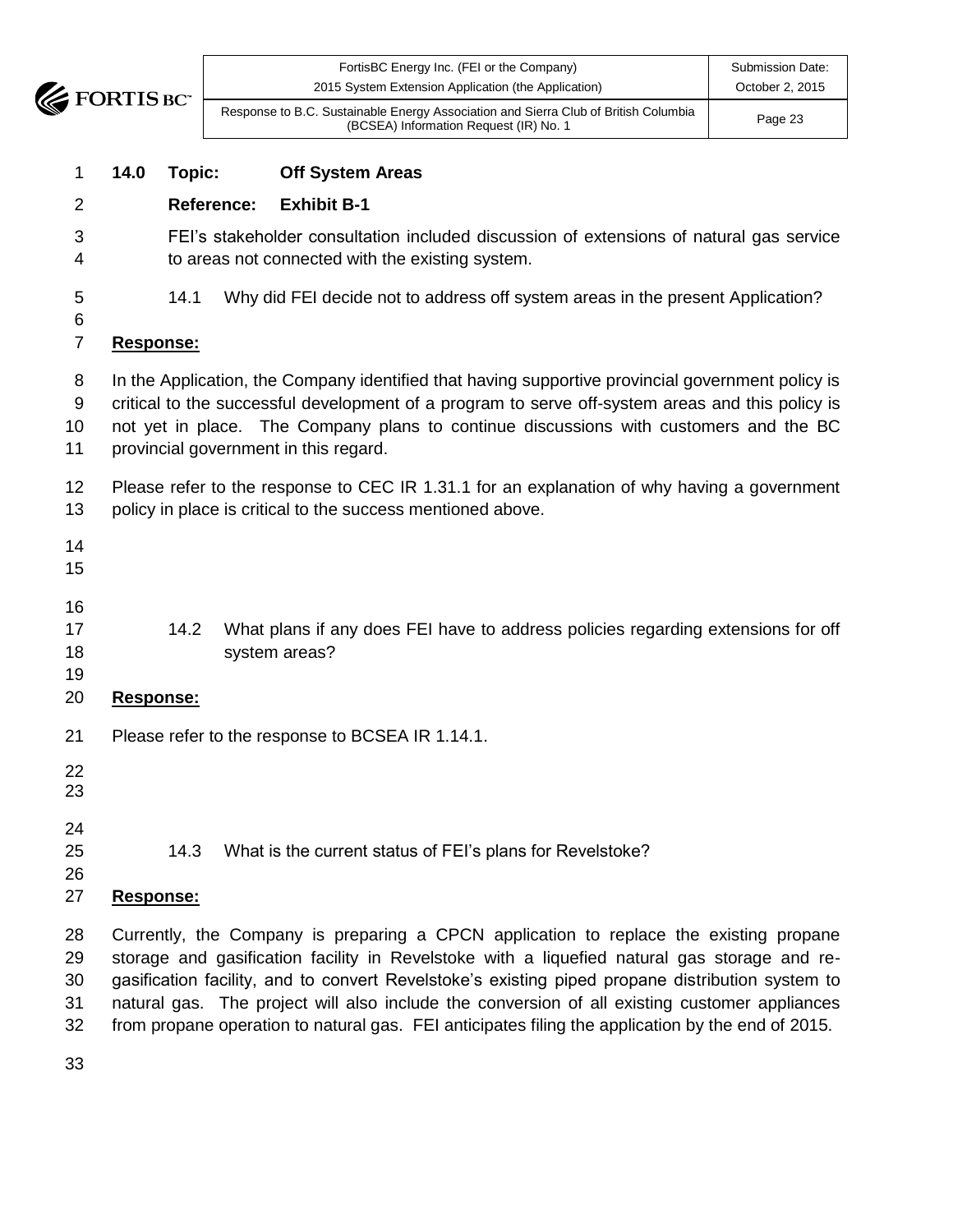

| $\blacksquare$<br>Ċ. | FortisBC Energy Inc. (FEI or the Company)<br>2015 System Extension Application (the Application)                              | Submission Date:<br>October 2, 2015 |
|----------------------|-------------------------------------------------------------------------------------------------------------------------------|-------------------------------------|
|                      | Response to B.C. Sustainable Energy Association and Sierra Club of British Columbia<br>(BCSEA) Information Request (IR) No. 1 | Page 24                             |

#### **15.0 Topic: GHG Reductions**

#### **Reference: Exhibit B-1, 3.2.4.3 Support Government Objectives**

- "Expanding access to natural gas service supports the government objectives in two different ways:
- ...

 2. Assisting in meeting the legislated greenhouse gas (GHG) emissions targets and related energy objectives set forth in the Clean Energy Act (CEA)." [p.33]

 15.1 Does FEI agree that the question of whether expanding access to natural gas service assists in reducing GHG emissions and conventional pollution depends on the types of energy (e.g., electricity, wood, oil, diesel) that would be displaced 11 by natural gas?

#### **Response:**

This answer responds to BCSEA IRs 1.15.1, 1.15.2, 1.15.4, and 1.15.5.

 FEI agrees that whether expanding natural gas service assists in reducing GHG emissions and pollution depends on the types of energy that would be displaced by natural gas. As discussed in the response to BCUC IR 1.46.1, determining the reduction in GHG emissions is dependent on establishing the emission factor of the energy source being displaced. In that response, FEI describes the potential GHG savings from customers converting from heating oil to natural gas using customer data from FEI's Switch 'n' Shrink program. It also discusses how the lack of data and provincial policy regarding electricity import emission factors prohibits FEI from making an informed, credible GHG comparison for electricity displacement.

- As the information request relates to the 100,000 BC homes that could convert to natural gas, FEI does not have data on the energy sources used in these individual homes. Anecdotally, in the stakeholder workshops, representatives from off-system communities indicated that heating oil, propane and wood are commonly used in off system communities.
- 
- 
- 

 15.2 Please provide any evidence FEI has to support a general conclusion that expanding access to natural gas service in B.C. would reduce GHG emissions?

#### **Response:**

Please refer to the response to BCSEA IR 1.15.1.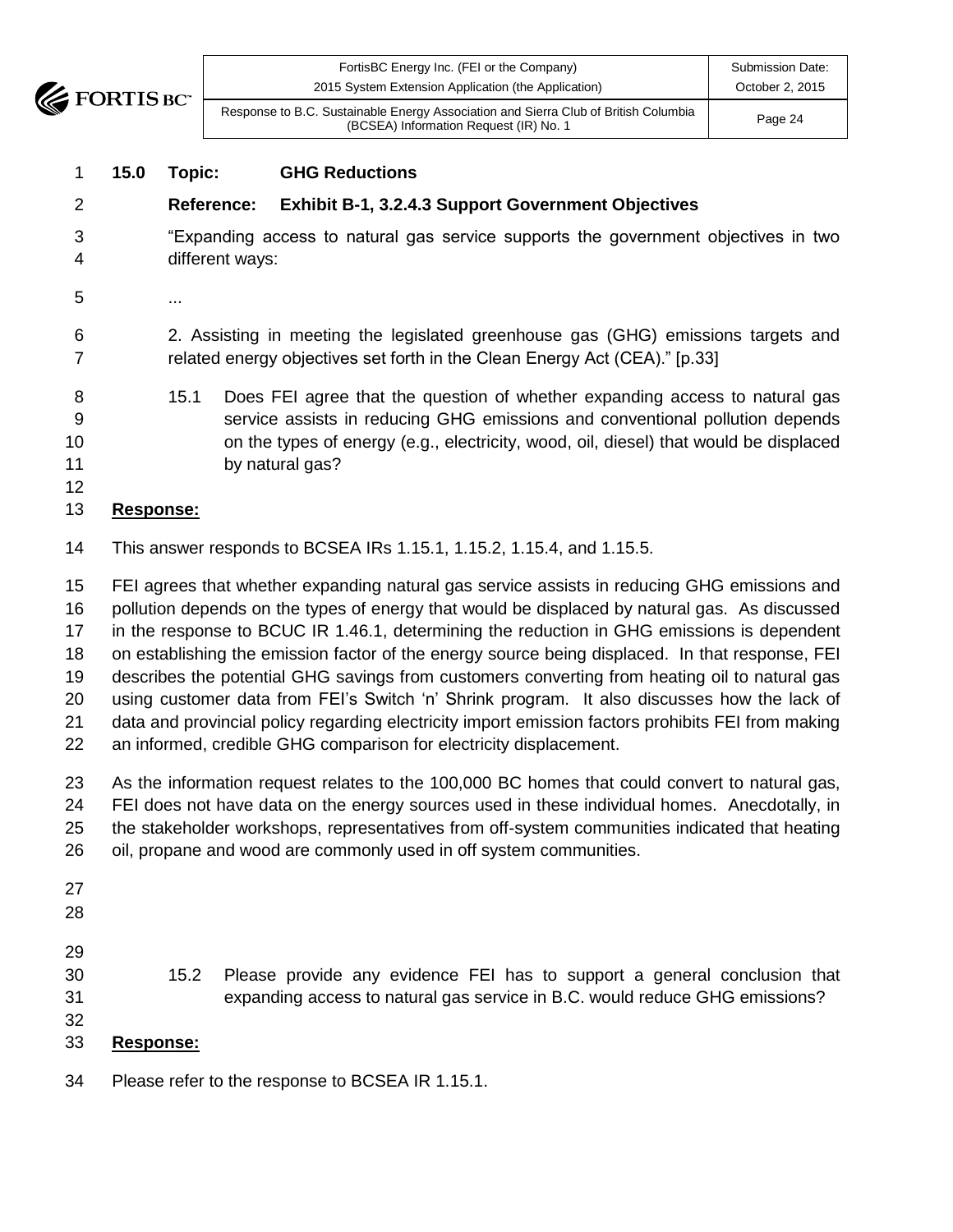**EXECUTE FORTIS BC** 

| FortisBC Energy Inc. (FEI or the Company)                                                                                     | Submission Date: |
|-------------------------------------------------------------------------------------------------------------------------------|------------------|
| 2015 System Extension Application (the Application)                                                                           | October 2, 2015  |
| Response to B.C. Sustainable Energy Association and Sierra Club of British Columbia<br>(BCSEA) Information Request (IR) No. 1 | Page 25          |

- 
- 
- 
- 

 "FEI's most recent long term resource plan described how a residence converting from using heating oil for heating to natural gas for heating avoids 1.6 tonnes of carbon dioxide equivalent emissions per year.37 The Company estimates there are potentially up to 100,000 additional BC homes in its service territory that could convert from a higher carbon fuel to natural gas38. These homes are within a relatively close proximity (50 metres) of one of the Company's mains." ...

- "38 Based on the Company's current Geospatial Information System (GIS) data measuring whether or not a preexisting dwelling had natural gas service." [p.33, underline added]
- 
- 15.3 Is FEI proposing to adjust the MX Test or SLCA in some way that would take into account whether the extension in question displaced heating fuels that are higher **in GHG emissions than natural gas?**
- 

## **Response:**

20 In this Application, FEI is not proposing to adjust the MX Test or SLCA to account for the extent to which GHG emissions are displaced due to fuel choice. The Company's Switch 'n' Shrink 22 program<sup>2</sup> provides the appropriate incentive for customers to displace heating fuels that are higher in GHG emissions than natural gas.

- 15.4 Does the estimate of 100,000 BC homes in FEI's service territory that "could" convert from a higher carbon fuel to natural gas" assume that all of those homes are using heating oil or propane, and not electricity and/or wood? **Response:** Please refer to the response to BCSEA IR 1.15.1.
- 

 <sup>2</sup> <http://www.fortisbc.com/naturalgas/homes/offers/switchnshrink/pages/default.aspx>